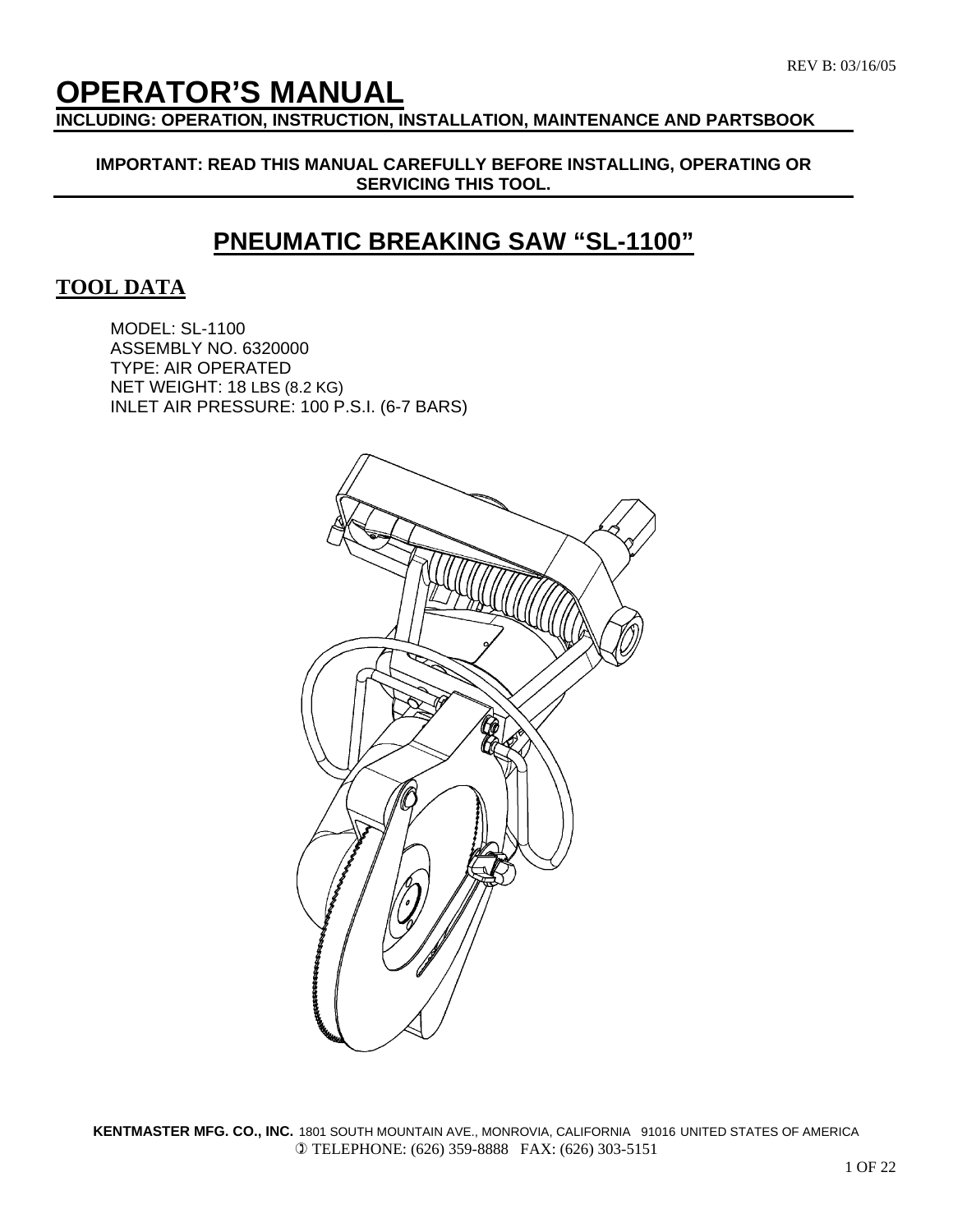| <b>WARNING</b> | = Hazards or unsafe practices which could result in severe personal injury,<br>death or substantial property damage. |
|----------------|----------------------------------------------------------------------------------------------------------------------|
| <b>CAUTION</b> | = Hazards or unsafe practices which could result in minor personal injury,<br>product or property damage.            |
| <b>NOTICE</b>  | = Important installation, operation or maintenance information.                                                      |

# **OPERATING AND SAFETY INSTRUCTIONS**

DO NOT OPERATE THIS TOOL UNTIL YOU HAVE READ AND UNDERSTOOD THE SAFETY INSTRUCTIONS AND OPERATING MANUALS.  **! WARNING**

DO NOT OPERATE THIS TOOL UNTIL YOU HAVE RECEIVED TRAINING IN THE HANDLING. OPERATION AND USE OF THIS TOOL.  **! WARNING**

A WARNING STOP USING A MALFUNCTIONING OR DEFECTIVE TOOL IMMEDIATELY. REPORT ANY PROBLEMS OR DEFECTS TO YOUR SUPERVISOR FOR REMOVAL OF THE TOOL FROM SERVICE.

- DO NOT ATTEMPT TO REPAIR THE TOOL YOURSELF.  **! WARNING**
- DO NOT ALLOW UNAUTHORIZED PERSONS TO USE TOOL.  **! WARNING**
- $\hat{\mathcal{A}}$  **WARNING REMOVE AND DISCONNECT POWER FROM THE TOOL WHEN TOOL IS LEFT UNATTENDED OR** IS NOT IN USE.
- A WARNING NEVER TIE DOWN, BYPASS, ALTER OR MODIFY THE ACTIVATING SWITCHES OR TRIGGERS OF THIS TOOL.
- **INEVER MAKE ALTERATIONS OR MODIFICATIONS TO THIS TOOL.**
- BE CONSTANTLY AWARE AND ALERT FOR UNSAFE CONDITIONS AND REPORT THEM IMMEDIATELY TO YOUR SUPERVISOR.  **! WARNING**
- NEVER PLACE YOUR HAND OR ANY PART OF YOUR BODY IN THE CUTTING PATH OF THE TOOL.  **! WARNING**
- NEVER ALLOW ANYONE ELSE TO PLACE THEIR HANDS OR ANY PART OF THEIR BODY IN THE CUTTING PATH OF THE TOOL.  **! WARNING**
- A WARNING DO NOT ACTIVATE CONTROL SWITCHES OR TRIGGERS OF THIS TOOL UNLESS YOU INTEND TO TEST OR OPERATE THIS TOOL.

**WARNING** DO NOT USE THIS TOOL FOR ANY PURPOSE OTHER THAN IT'S INTENDED PURPOSE.

WHEN OPERATING THIS TOOL WEAR THE PROTECTIVE GEAR AND SAFETY EQUIPMENT  $\hat{P}$  **CAUTION** SUPPLIED TO YOU.

THE NOISE EMISSION (SOUND PRESSURE LEVEL) AT THE WORKSTATION MAY EXCEED 80 dB (A). EAR AND SOUND PROTECTION GEAR IS REQUIRED.  **! WARNING**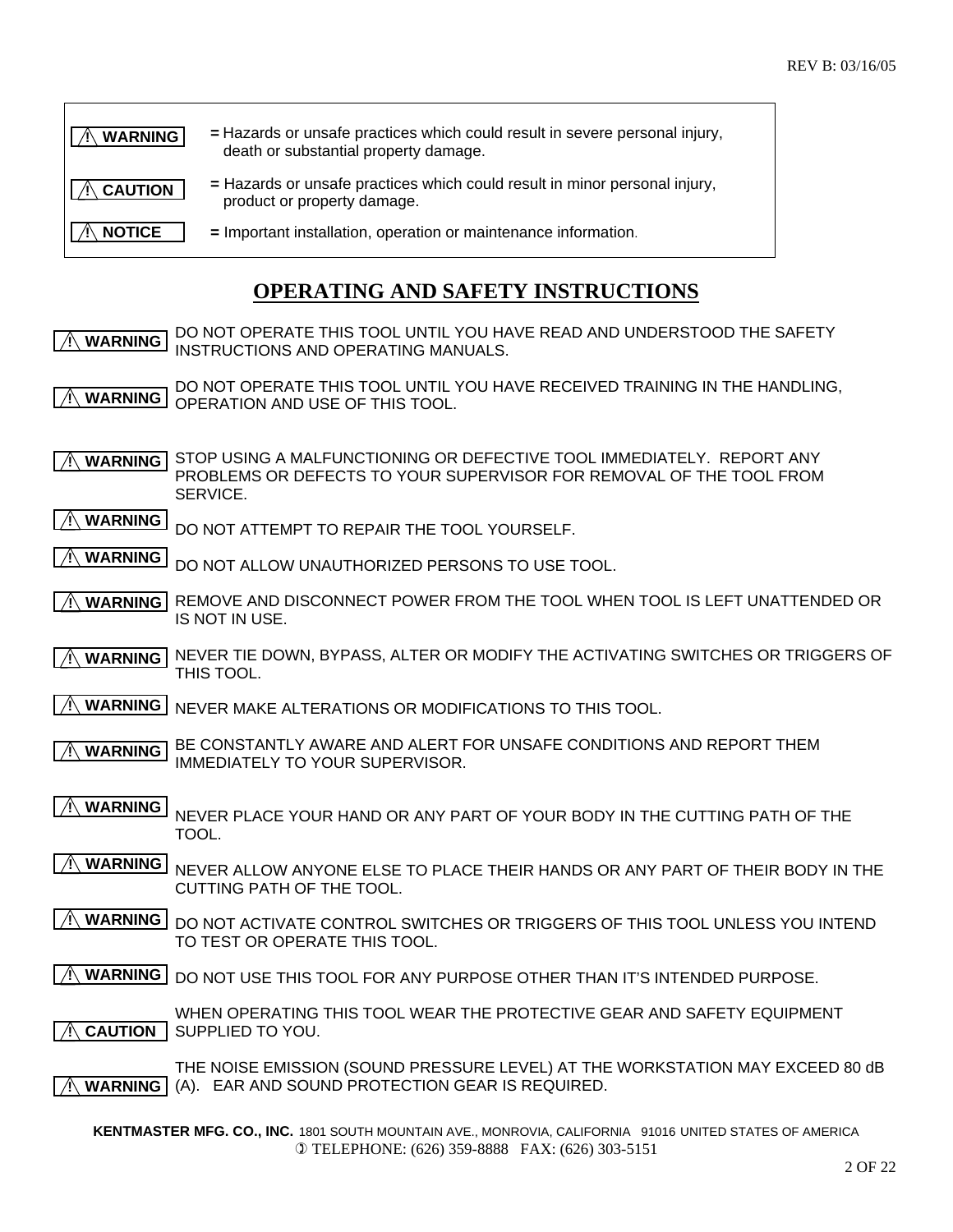#### **OPERATING INSTRUCTIONS**

#### *(I)* **WARNING ONLY TRAINED PERSONNEL ARE TO OPERATE THIS TOOL.**

- **1.** TO ENSURE TOOL IS OPERATING PROPERLY, PERFORM FOLLOWING STEPS AT START OF EACH SHIFT:
	- •MAKE SURE TOOL MOVES UP AND DOWN FREELY WHILE HANGING FROM BALANCER OVERHEAD.
	- •WITH POWER TO TOOL TURNED ON, TEST TRIGGER FOR PROPER OPERATION.
	- DEPRESS EACH TRIGGER SEPARATELY. TOOL SHOULD NOT ACTIVATE. DEPRESS BOTH TRIGGERS. TOOL SHOULD ACTIVATE.
	- IF TOOL HAS "ANTI-TIE DOWN" OPTION, BOTH TRIGGERS MUST BE DEPRESSED SIMULTANEOUSLY FOR TOOL TO ACTIVATE.
- **2.** TO PERFORM WORK, HOLD TOOL FIRMLY AT BOTH HANDLES. SQUEEZE TRIGGERS TO ACTIVATE TOOL.
- **3.** POSITION TOOL AND PERFORM CUTTING OPERATION.

#### **MAINTENANCE**

**WARNING ONLY TRAINED AND QUALIFIED PERSONNEL ARE TO PERFORM MAINTENANCE AND SERVICE TO THIS TOOL.** 

#### **THE COMPRESSED AIR DISTRIBUTION SYSTEM MUST BE LARGE ENOUGH TO SUPPLY AN ADEQUATE VOLUME OF CLEAN AND DRY COMPRESSED AIR TO THE TOOL.**

- **1.** MAKE ALL NECESSARY LINE CONNECTIONS TO THE TOOL.
- **2.** AN AIR FILTER-REGULATOR-LUBRICATOR (PART NO. 7200030) MUST BE INSTALLED IN AIR SUPPLY FOR EACH TOOL.
- **3.** FILL LUBRICATOR WITH KENTMASTER AIR MIST OIL (PART NO. 7903050). SET DRIP RATE ACCORDING TO INSTRUCTIONS SUPPLIED. TURN ADJUSTMENT ON SIGHT FEED DOME TO INCREASE/DECREASE OIL DELIVERY. MONITOR THE DEVICE BEING LUBRICATED AND READJUST IF NEEDED.
- **4.** TOOL REQUIRES GREASING AT START OF EACH SHIFT. GREASE FOUR (4) LOCATIONS USING KENTMASTER GREASE GUN (PART NO. 4501470) AND GREASE (PART NO. 7903070).
- **5.** TOOL REQUIRES 40 S.C.F.M. OF AIR @ 90 P.S.I. AIR PRESSURE.
- **6.** FLUSH AIR MOTOR AT END OF EACH DAY'S USE BY SQUIRTING A FEW SQUIRTS OF KENTMASTER AIR OIL MIST (PART 7903050) DIRECTLY INTO THE AIR INLET PORT. RUN TOOL A FEW SECONDS TO COAT AND PROTECT THE AIR MOTOR AND INTERNAL PARTS OF TOOL.

#### **BLADE REMOVAL AND CLEANING**.

#### **ALWAYS DISCONNECT POWER SUPPLY FROM TOOL BEFORE INSTALLING OR**<br>ALWARNING DIALATE FROM TOOL  **REMOVING BLADE FROM TOOL. ! WARNING**

#### $\frac{1}{\sqrt{1}}$  WARNING **ALWAYS WEAR WIRE MESH GLOVES WHEN INSTALLING** OR REMOVING BLADE FROM TOOL.

- **1.** REMOVE COLLAR (ITEM NO. 2, FIG. NO. 1) USING WRENCH (ITEM NO.1).
- **2.** REMOVE BLADE (ITEM NO. 3, FIG. NO. 1).
- **3.** CLEAN ALL PARTS REMOVED WITH SOAP AND WATER.
- **4.** SHARPEN OR REPLACE BLADES WHEN NECESSARY.
- **5.** REASSEMBLE IN REVERSE ORDER.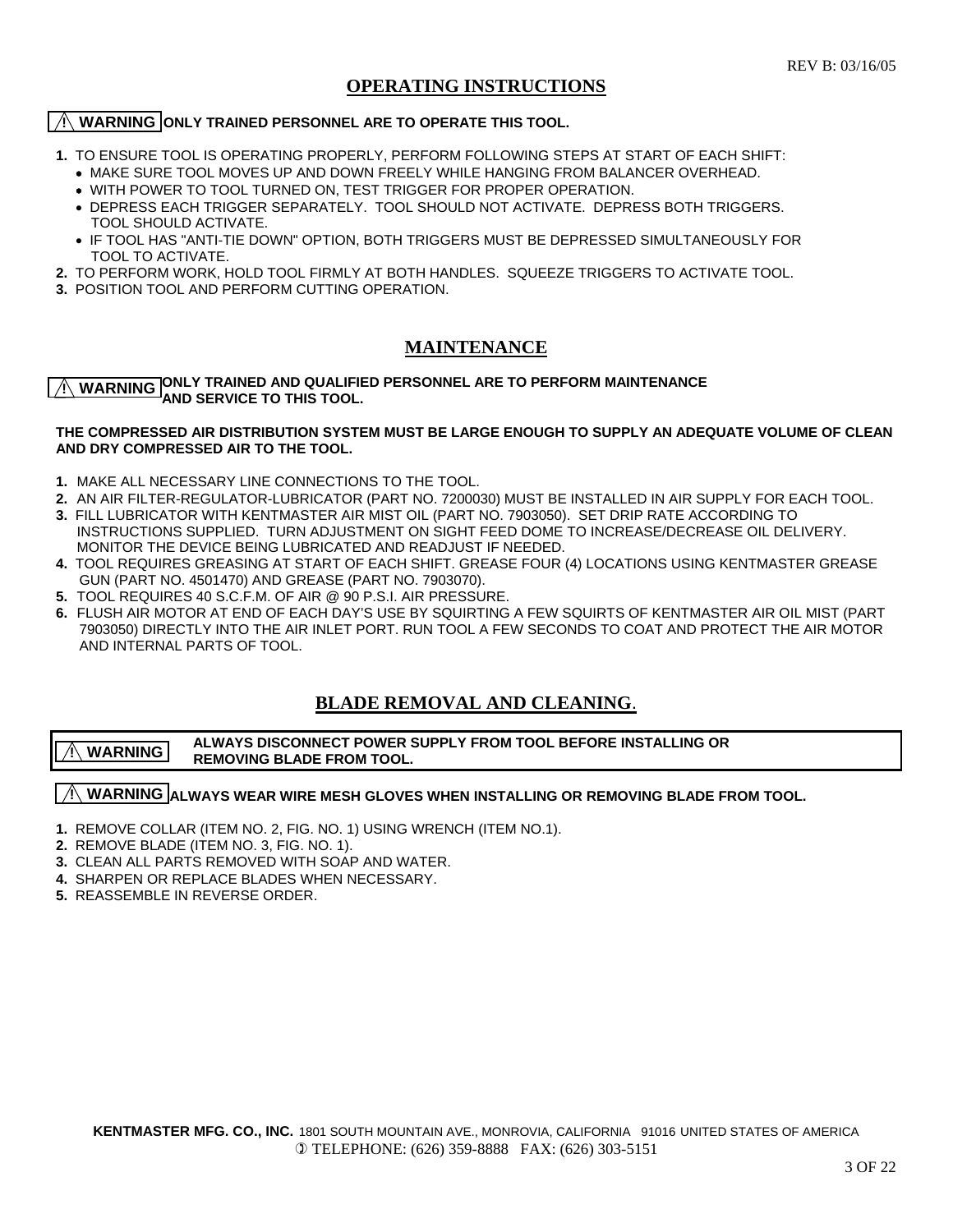

## **Figure 1 MODEL SL-1100 – BLADE REPLACMENT**

# **SERVICE**

- **1.** KEEP GOOD RECORDS OF ALL SERVICE ACTIVITY AND INCLUDE TOOL IN PREVENTIVE MAINTENANCE PROGRAM.
- **2.** USE ONLY GENUINE KENTMASTER REPLACEMENT PARTS TO ASSURE PROPER PERFORMANCE OF TOOL.
- **3.** CONTACT THE KENTMASTER SUPPLIER NEAREST YOU FOR PARTS AND CUSTOMER SERVICE INFORMATION.

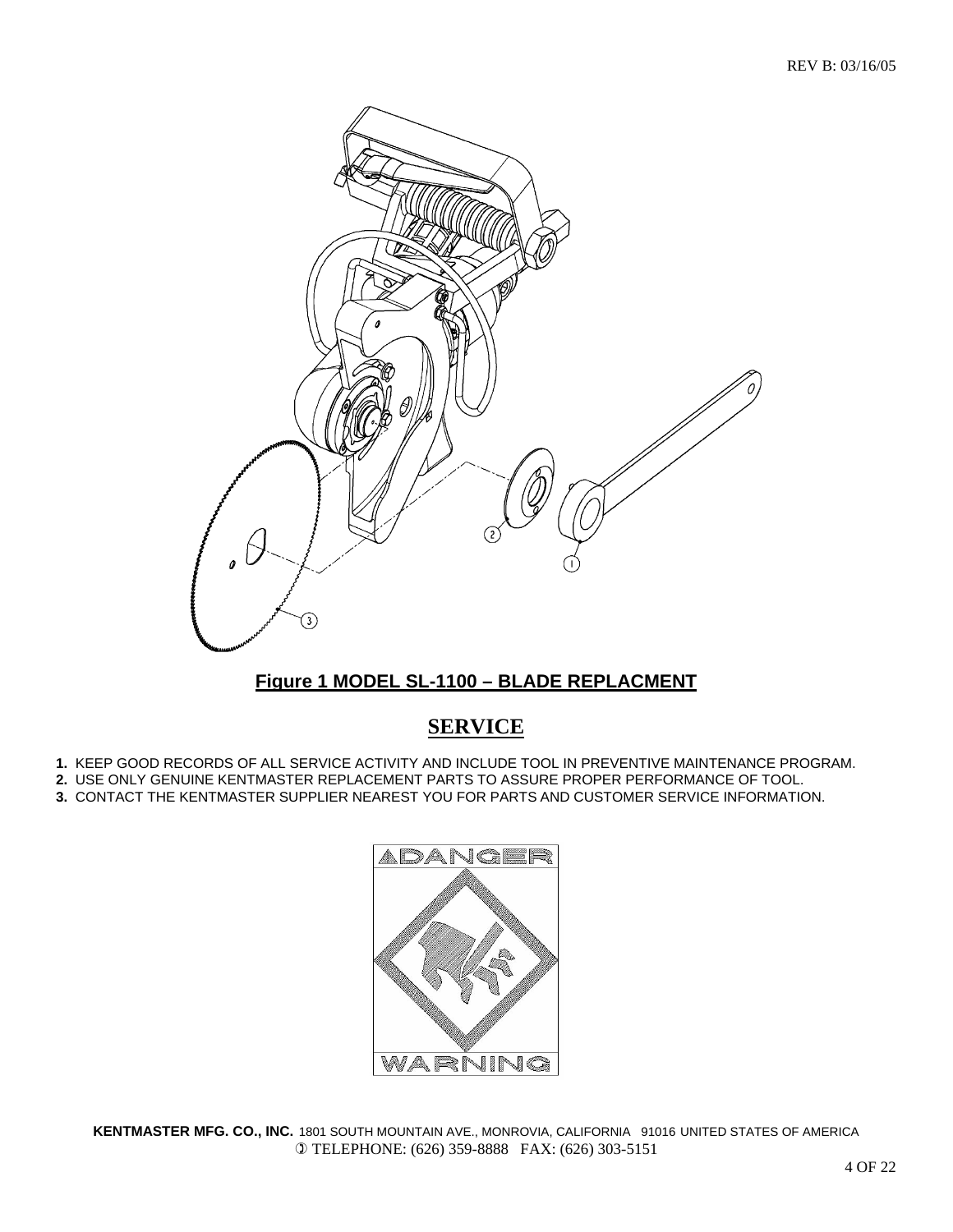# **PARTS BOOK**



## **Figure 2 MODEL "SL-1100" – MAIN ASSEMBLY**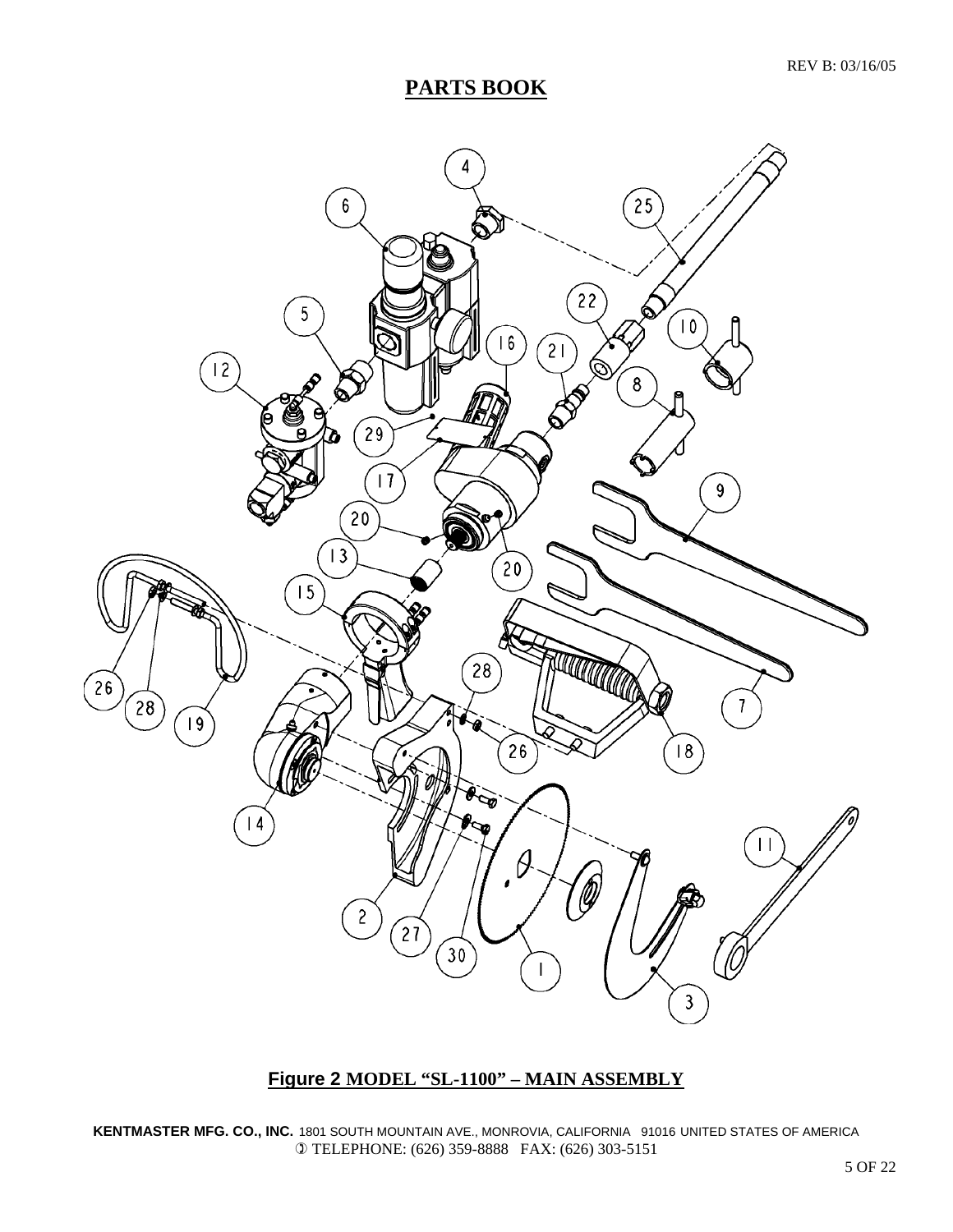|                |              | 6320000: PNEUMATIC BREAKING SAW, SL-1100 |                         |
|----------------|--------------|------------------------------------------|-------------------------|
| <b>ITEM</b>    | <b>PART#</b> | <b>DESCRIPTION</b>                       | <b>QTY</b>              |
|                |              |                                          |                         |
|                |              | 4000230   8" BLADE, 150 TEETH            | 1                       |
|                | 4000310      | 8" BLADE, SKIP TOOTH, 74 TEETH           | $\mathbf 1$             |
|                | 4000110      | 9" BLADE, 240 TEETH, THIN RIM            | 1                       |
|                | 4000200      | 9" BLADE, 120 TEETH                      | 1                       |
| 1              |              | 4000060   10" BLADE, 220 TEETH           | 1                       |
|                | 4000320      | 10" BLADE, DOUBLE SKIP TOOTH, 40 TEETH   | 1                       |
|                |              | 4000080   11" BLADE, 240 TEETH           | 1                       |
|                |              | 4000350   11" BLADE, THIN RIM, 90 TEETH  | 1                       |
|                |              | 4000520   12" BLADE, 240 TEETH           | 1                       |
|                | 6623260      | 8" GUARD                                 | 1                       |
| $\overline{2}$ | 6623200      | 9" & 10" GUARD                           | 1                       |
|                | 6623270      | 11" & 12" GUARD                          | 1                       |
|                | 6001191      | DEPTH GAUGE FOR 8" BLADE - OPTIONAL      | 1                       |
| 3              | 6001190      | DEPTH GAUGE, 9" & 10" BLADE - OPTIONAL   | 1                       |
| 4              | 7002450      | <b>BUSHING - OPTIONAL</b>                | 1                       |
| 5              | 7002680      | ADAPTER - OPTIONAL                       | 1                       |
| 6              | 7200030      | REGULATOR/FILTER/LUBRICATOR - OPTIONAL   | 1                       |
| $\overline{7}$ | 4501300      | WRENCH- AIRMOTOR, GEAR CASE - OPTIONAL   | 1                       |
| 8              | 4501320      | SPANNER WRENCH AND HANDLE - OPTIONAL     | 1                       |
| 9              | 4501390      | WRENCH- AIRMOTOR HOUSING - OPTIONAL      | 1                       |
| 10             | 4501850      | TOOL, PACKING NUT - OPTIONAL             | 1                       |
| 11             | 4501610      | WRENCH                                   | 1                       |
| 12             | 6001605      | POPPET VALVE ASSEMBLY                    | 1                       |
| 13             | 6320140      | <b>COUPLING</b>                          | 1                       |
| 14             |              | 6320170   GEAR NOSE ASSEMBLY             | 1                       |
| 15             |              | 6320180   PISTOL HANDLE ASSEMBLY         | 1                       |
| 16             | 6330150      | AIR MOTOR ASSEMBLY                       | 1                       |
| 17             | 6541380      | NAME PLATE                               | 1                       |
| 18             | 6551340      | AIR HANDLE, FRONT                        | 1                       |
| 19             | 6623380      | <b>HANGER</b>                            | 1                       |
| 20             | 7014040      | <b>FITTING</b>                           | $\overline{2}$          |
| 21             | 7034060      | MALE QUICK CONNECT                       | 1                       |
| 22             | 7034260      | <b>FEMALE SOCKET</b>                     | 1                       |
| 23             | 7300780      | AIR TUBING - RED, 20FT                   | 1                       |
| 24             | 7300790      | AIR TUBING - GREEN, 20FT                 | 1                       |
| 25             | 7310040      | <b>AIR HOSE</b>                          | 1                       |
| 26             | 8500110      | <b>NUT</b>                               | 4                       |
| 27             | 8505100      | <b>WASHER</b>                            | $\overline{\mathbf{c}}$ |
| 28             | 8506100      | WASHER                                   | 4                       |
| 29             | 8640130      | DRIVE SCREW                              | 2                       |
| 30             | 9411050      | <b>SCREW</b>                             | $\overline{2}$          |

#### **MODEL "SL-1100" WITH TWO TRIGGERS (FRONT HANDLE #6551340) REQUIRES POPPET VALVE (#6001605). AN AIR FILTER-REGULATOR-LUBRICATOR (#7200030) MUST BE INSTALLED IN AIR SUPPLY FOR EACH TOOL.**

#### **Figure 3 BOM FOR MODEL "SL-1100"**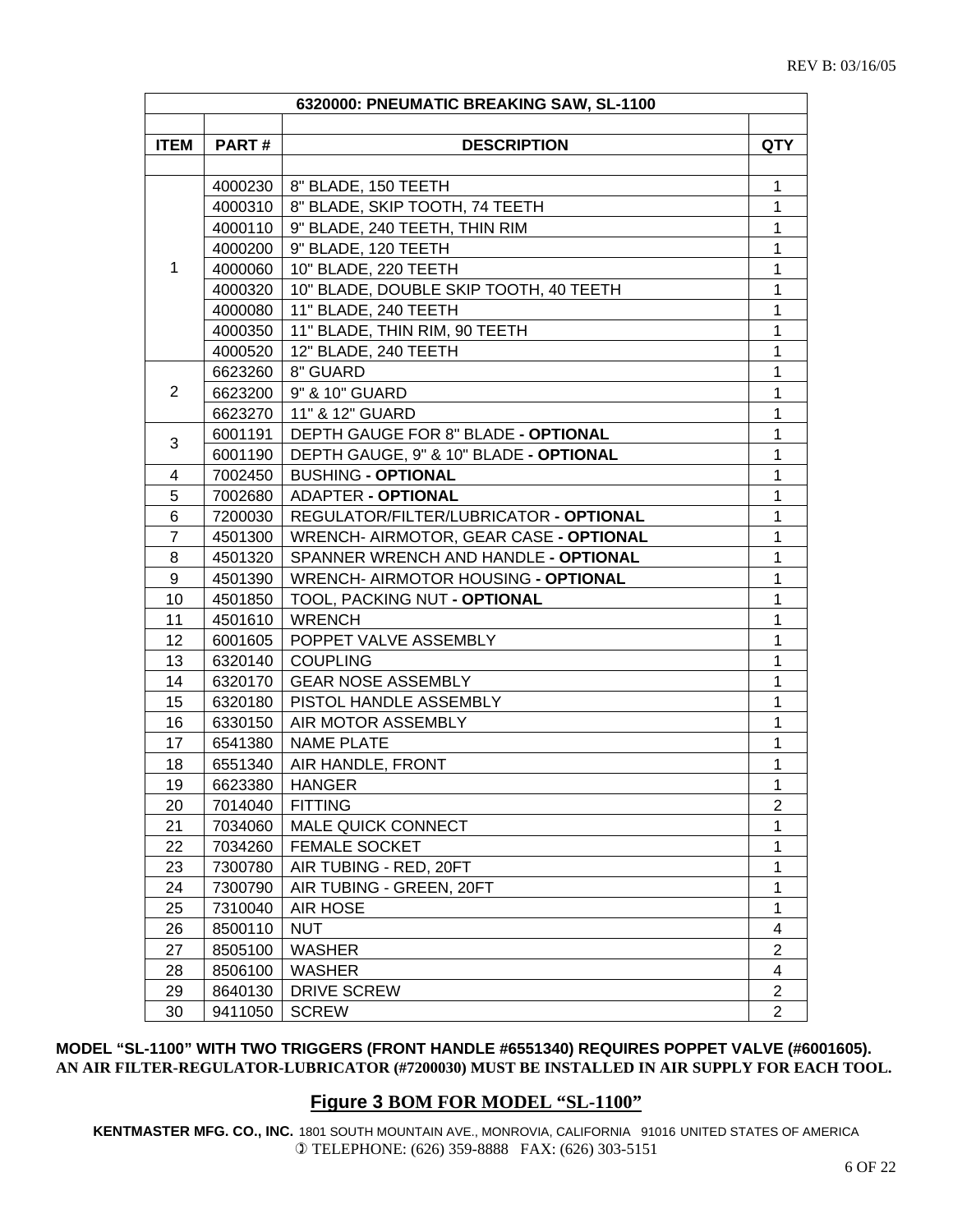#### **GEAR-NOSE ASSEMBLY**



| 6320170: GEAR NOSE ASSEMBLY |              |                        |            |  |             |              |                     |     |
|-----------------------------|--------------|------------------------|------------|--|-------------|--------------|---------------------|-----|
|                             |              |                        |            |  |             |              |                     |     |
| <b>ITEM</b>                 | <b>PART#</b> | <b>DESCRIPTION</b>     | <b>QTY</b> |  | <b>ITEM</b> | <b>PART#</b> | <b>DESCRIPTION</b>  | QTY |
|                             |              |                        |            |  |             |              |                     |     |
|                             | 1301620      | <b>RING</b>            |            |  | 12          | 6623130      | <b>BEVEL PINION</b> | 1   |
| 2                           | 3001110      | <b>LOCK NUT</b>        |            |  | 13          | 6623190      | <b>RETAINER</b>     |     |
| 3                           | 3001120      | <b>BEARING LOCKNUT</b> |            |  | 14          | 6623230      | <b>BEVEL GEAR</b>   |     |
| 4                           | 3204030      | <b>BEARING</b>         |            |  | 15          | 6623300      | <b>FLANGE</b>       | 4   |
| 5                           | 3314040      | <b>BEARING</b>         |            |  | 16          | 7018200      | <b>LUBE FITTING</b> | 1   |
| 6                           | 3524030      | <b>BEARING</b>         |            |  | 17          | 7680140      | O-RING              |     |
| 7                           | 3705320      | <b>BEARING</b>         |            |  | 18          | 7681370      | O-RING              |     |
| 8                           | 6003180      | <b>NUT - BLADE</b>     |            |  | 19          | 7701250      | O-RING              |     |
| 9                           | 6300770      | <b>VALVE PLUG</b>      |            |  | 20          | 8602020      | <b>SQUARE KEY</b>   | 1   |
| 10                          | 6320150      | <b>NOSE</b>            | 4          |  | 21          | 9241050      | <b>SCREW</b>        | 4   |
| 11                          | 6620250      | MANDREL - R.H.         |            |  | 22          | 9311030      | <b>SET SCREW</b>    | 3   |

## **Figure 4 GEAR-NOSE ASSEMBLY**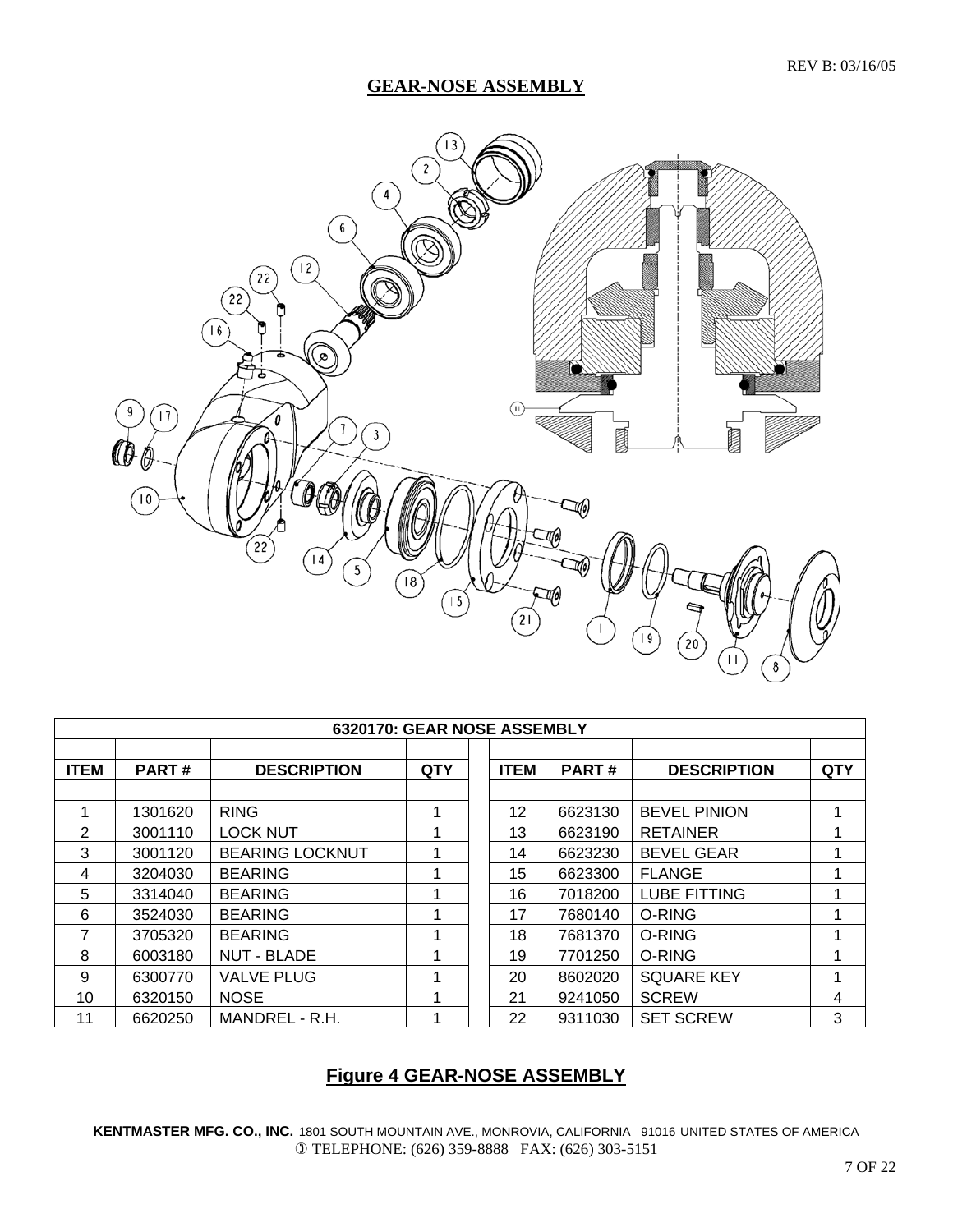#### **GEAR HOUSING DISASSEMBLY**

- 1. REMOVE (2) RETAINER NUTS, ITEMS 2 & 13 (FIGURE 4).
- 2. FROM REAR OF NOSE, ITEM 10, PRESS OUT SHAFT, ITEM 12, AND BEARINGS, ITEMS 4 & 6.
- 3. FROM FRONT FACE OF NOSE, ITEM 10, REMOVE (4) SCREWS, ITEM 21.
- 4. FROM REAR SIDE OF NOSE, ITEM 10, REMOVE PLUG, ITEM 9.
- 5. PRESS OUT MANDREL, ITEM 11, WITH PINION, ITEM14.

#### **GEAR HOUSING REASSEMBLY**

- 1. CLEAN AND LUBRICATE ALL PARTS PRIOR TO REASSEMBLY.
- 2. REASSEMBLE PARS IN REVERSE ORDER.

#### **HANDLES**

#### **REAR HANDLE**

| 6320180: PISTOL HANDLE ASSEMBLY, REAR HANDLE |              |                        |                |  |
|----------------------------------------------|--------------|------------------------|----------------|--|
|                                              |              |                        |                |  |
| <b>ITEM</b>                                  | <b>PART#</b> | <b>DESCRIPTION</b>     | QTY            |  |
|                                              |              |                        |                |  |
| 1                                            | 6300770      | <b>VALVE PLUG</b>      | 1              |  |
| 2                                            | 6302430      | <b>LEVER</b>           | 1              |  |
| 3                                            | 6320120      | <b>HANDLE</b>          | 1              |  |
| 4                                            | 6320130      | <b>BRACKET, HANDLE</b> |                |  |
| 5                                            | 6600360      | VALVE STEM             | 1              |  |
| 6                                            | 7036030      | <b>FITTING</b>         | $\overline{2}$ |  |
| 7                                            | 7037860      | <b>UNION</b>           | 2              |  |
| 8                                            | 7300710      | RED AIR TUBE           | 1              |  |
| 9                                            | 7300720      | <b>GREEN AIR TUBE</b>  |                |  |
| 10                                           | 7680080      | O-RING                 | 1              |  |
| 11                                           | 7680140      | O-RING                 |                |  |
| 12                                           | 8209080      | <b>SCREW</b>           | 4              |  |
| 13                                           | 8620080      | PIN                    | 1              |  |
| 14                                           | 8890010      | <b>SPRING</b>          | 1              |  |



#### **Figure 5 REAR HANDLE**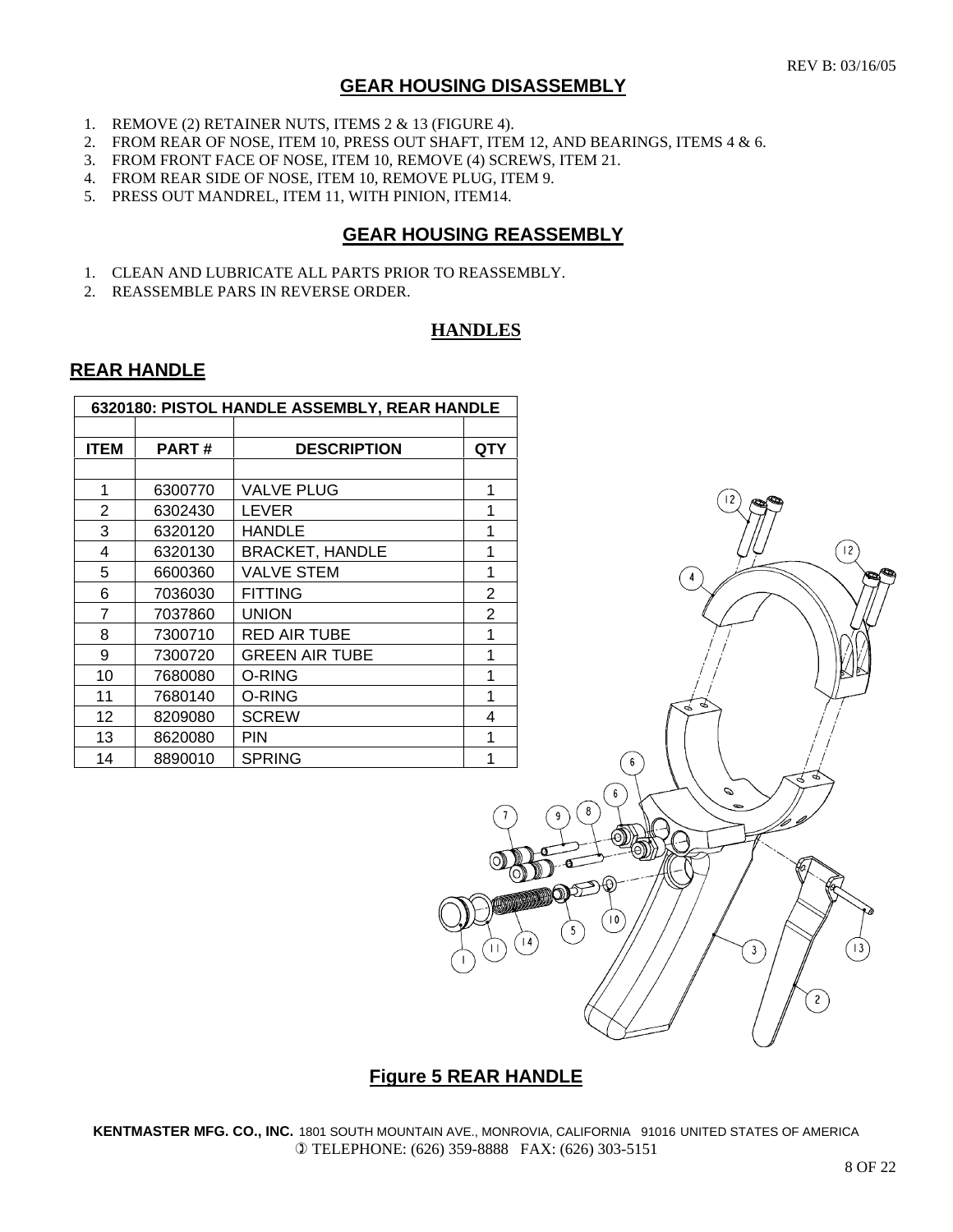#### **FRONT HANDLE**

| $\left  \frac{1}{2} \right $<br>$\epsilon$ | $\overline{\mathfrak{z}}$  | $\overline{c}$<br>⊜<br>15<br>ⅇ<br>Ġ<br>$\boldsymbol{6}$<br>$\overline{15}$<br>È<br>8<br>$ 3\rangle$ |
|--------------------------------------------|----------------------------|-----------------------------------------------------------------------------------------------------|
| <b>ILE, FRONT</b>                          |                            |                                                                                                     |
| <b>CRIPTION</b>                            | QTY                        | $\mathfrak{z}$<br>$\overline{4}$<br>\$<br>(R)<br>$\mathbb{Q}$                                       |
| <b>PLUG</b>                                | $\mathbf 1$                | ã<br>$\mathbb{R}$<br>⊕<br>$\theta$ and $\theta$                                                     |
|                                            | $\mathbf 1$                | $\emptyset$                                                                                         |
| $E$ T                                      | $\mathbf 1$                | $\left( 5\right)$<br>x                                                                              |
| $\overline{G}$                             | $\mathbf 1$                | $\left  10 \right\rangle$<br>$\left  1 \right $<br>$\perp$<br>$\mathsf I$                           |
| <u>STEM</u>                                | $\mathbf 1$                | 9                                                                                                   |
|                                            | $\mathbf 1$<br>$\mathbf 1$ | 9                                                                                                   |
| $\frac{1}{1}$                              | $\mathbf{1}$               |                                                                                                     |
|                                            | $\overline{\phantom{a}}$   |                                                                                                     |

| 6551340: AIR HANDLE, FRONT |         |                    |     |  |
|----------------------------|---------|--------------------|-----|--|
|                            |         |                    |     |  |
| ITEM                       | PART#   | <b>DESCRIPTION</b> | QTY |  |
|                            |         |                    |     |  |
| 1                          | 6300770 | VALVE PLUG         | 1   |  |
| 2                          | 6541690 | <b>GUARD</b>       | 1   |  |
| 3                          | 6551270 | BRACKET            | 1   |  |
| 4                          | 6600350 | <b>BUSHING</b>     | 1   |  |
| 5                          | 6600360 | VALVE STEM         | 1   |  |
| 6                          | 6600500 | LEVER              | 1   |  |
| 7                          | 6620350 | <b>SLEEVE</b>      | 1   |  |
| 8                          | 6620390 | HANDLE             | 1   |  |
| 9                          | 7036510 | <b>ELBOW</b>       | 2   |  |
| 10                         | 7680080 | O-RING             | 1   |  |
| 11                         | 7680140 | O-RING             | 1   |  |
| 12                         | 8500580 | NUT                | 1   |  |
| 13                         | 8620080 | PIN                | 1   |  |
| 14                         | 8890010 | SPRING             | 1   |  |
| 15                         | 9213080 | <b>SCREW</b>       | 2   |  |

# **Figure 6 FRONT HANDLE WITH AIR SWITCH**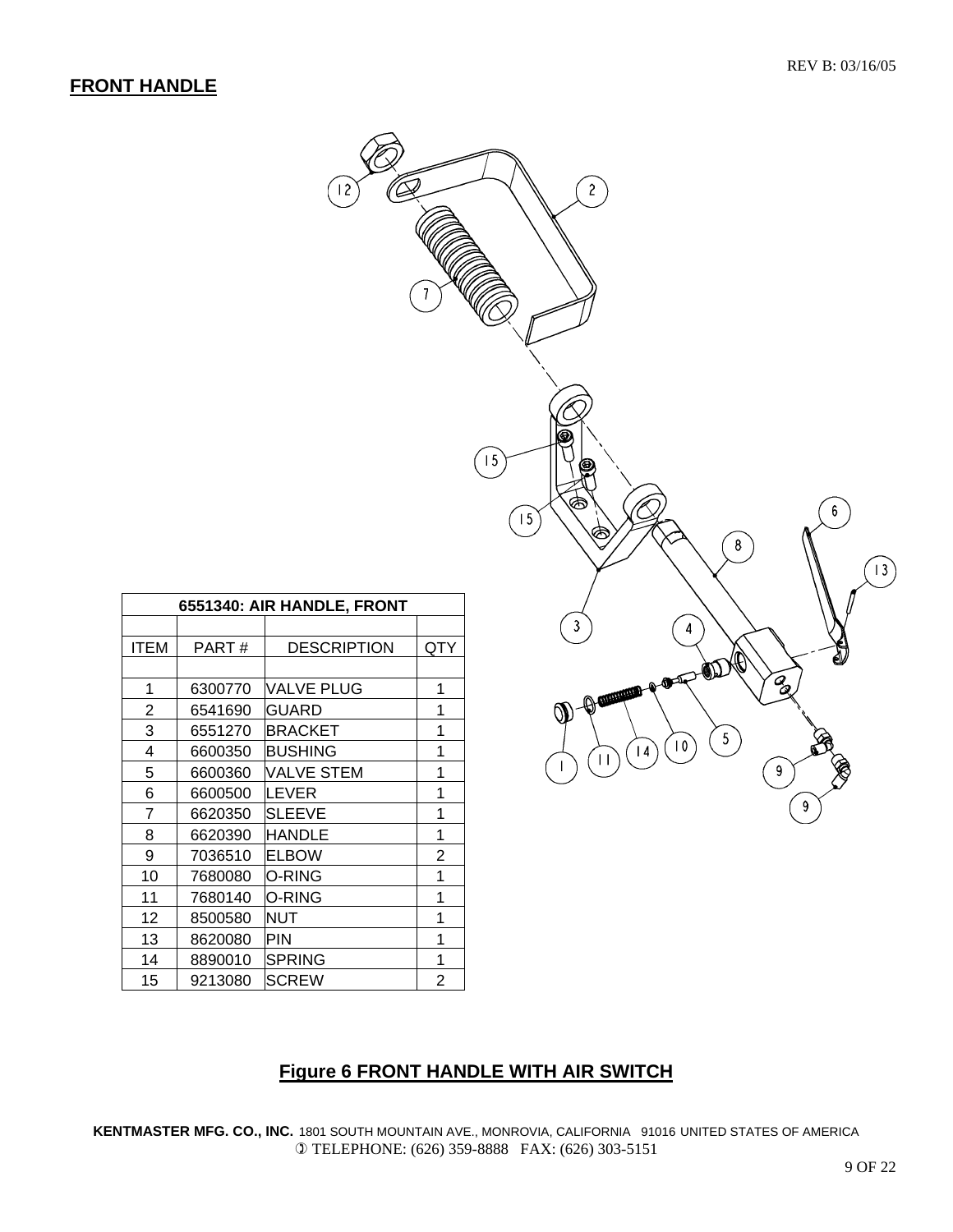## **AIR MOTOR & GEAR CASE ASSEMBLY**



| 6330150; AIR MOTOR & GEAR CASE ASSEMBLY |                |                                 |     |
|-----------------------------------------|----------------|---------------------------------|-----|
|                                         |                |                                 |     |
|                                         | ITEM  PART #   | <b>DESCRIPTION</b>              | QTY |
|                                         |                |                                 |     |
| 1                                       |                | 3072370 BEARING                 | 2   |
| 2                                       |                | 3204030 BEARING                 | 1   |
| 3                                       |                | 6000170 DRIVE SHAFT             | 1   |
| $\overline{4}$                          |                | 6000660 HOUSING - AIR MOTOR     | 1   |
| 5                                       |                | 6000700 UPPER END PLATE         | 1   |
| 6                                       | 6000710 PIN    |                                 | 1   |
| 7                                       |                | 6000720 CYLINDER                | 1   |
| 8                                       | 6000730 PIN    |                                 | 1   |
| 9                                       | 6000740 ROTOR  |                                 | 1   |
| 10                                      |                | 6000750 ROTOR BLADES (SET OF 5) | 5   |
| 11                                      |                | 6000760 LOWER END PLATE         | 1   |
| 12                                      |                | 6000940 DEFLECTOR               | 1   |
| 13                                      |                | 6001010 GEAR CASE ASSEMBLY      | 1   |
| 14                                      |                | 6001020 LONG GEAR SPINDLE       | 1   |
| 15                                      |                | 6320160 HEAD, AIR MOTOR         | 1   |
| 16                                      |                | 6330160 MUFFLER                 | 1   |
| 17                                      | 7000040 PLUG   |                                 | 1   |
| 18                                      | 7680360 O-RING |                                 | 2   |
| 19                                      |                | 8311030 SET SCREW               | 1   |

## **Figure 7 AIR MOTOR & GEAR CASE ASSEMBLY**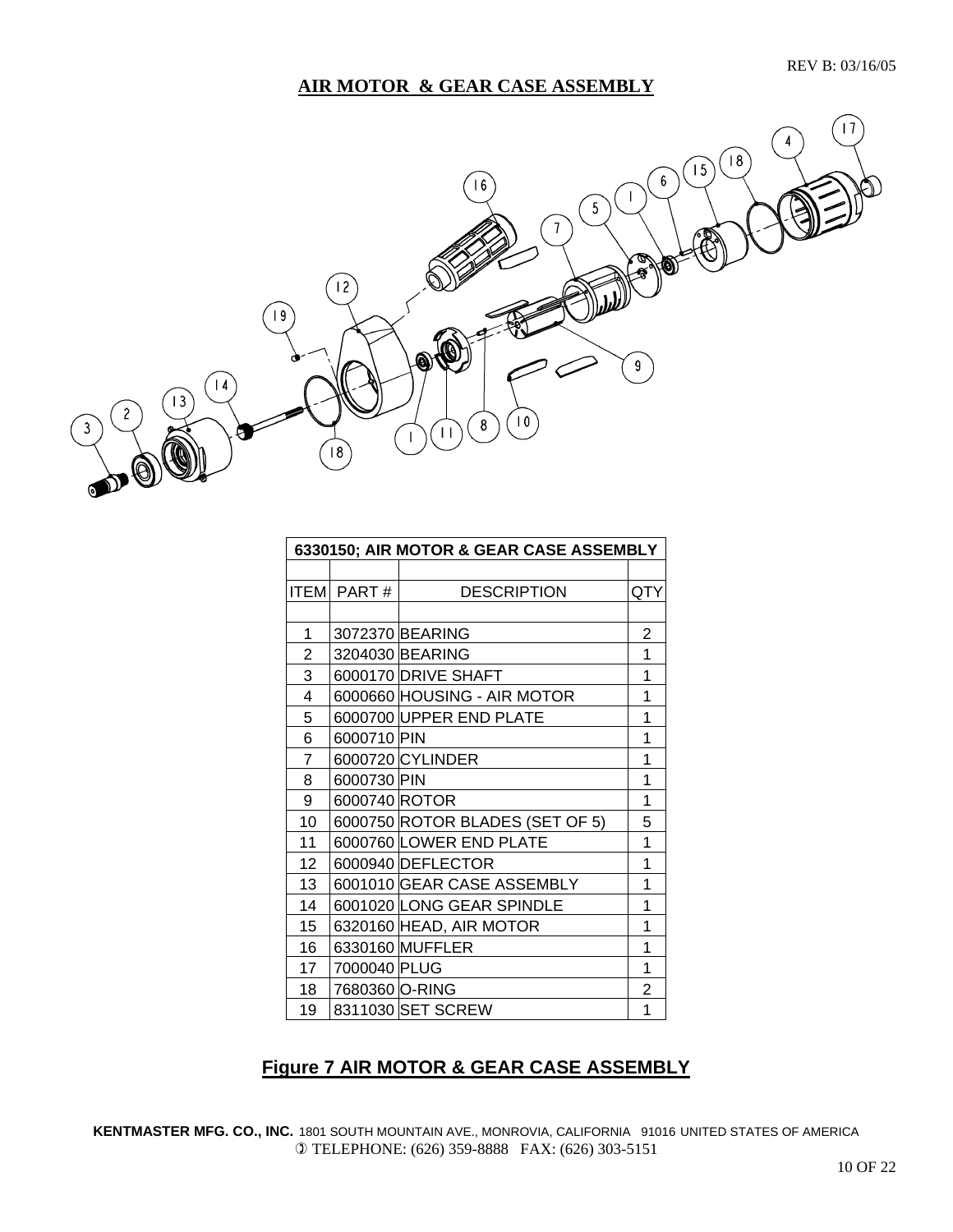

|      |         | 6001010: GEAR CASE ASSEMBLY |  |
|------|---------|-----------------------------|--|
|      |         |                             |  |
| ITEM | PART#   | <b>DESCRIPTION</b>          |  |
|      |         |                             |  |
|      | 6000860 | <b>GEAR CASE</b>            |  |
| 2    | 6001030 | <b>GEAR CAGE</b>            |  |
| 3    | 7017110 | <b>GREASE FITTING</b>       |  |
|      | 7774100 | <b>SEAL</b>                 |  |

# **Figure 8 GEAR CASE ASSEMBLY**



| 6001030: GEAR CAGE ASSEMBLY |         |                                           |     |
|-----------------------------|---------|-------------------------------------------|-----|
|                             |         |                                           |     |
| <b>ITEM</b>                 | PART#   | <b>DESCRIPTION</b>                        | QTY |
|                             |         |                                           |     |
|                             | 3700470 | <b>NEEDLE BEARING</b>                     | 3   |
| 2                           | 5601250 | <b>RETAINING RING</b>                     |     |
| 3                           | 6000790 | <b>RING GEAR</b>                          |     |
| 4                           | 6001040 | <b>PIN</b>                                | 3   |
| 5                           | 6001050 | <b>IDLER GEAR</b>                         | 3   |
| 6                           | 6001060 | <b>GEAR CAGE AND SPLINE RING ASSEMBLY</b> |     |

# **Figure 9 GEAR CAGE ASSEMBLY**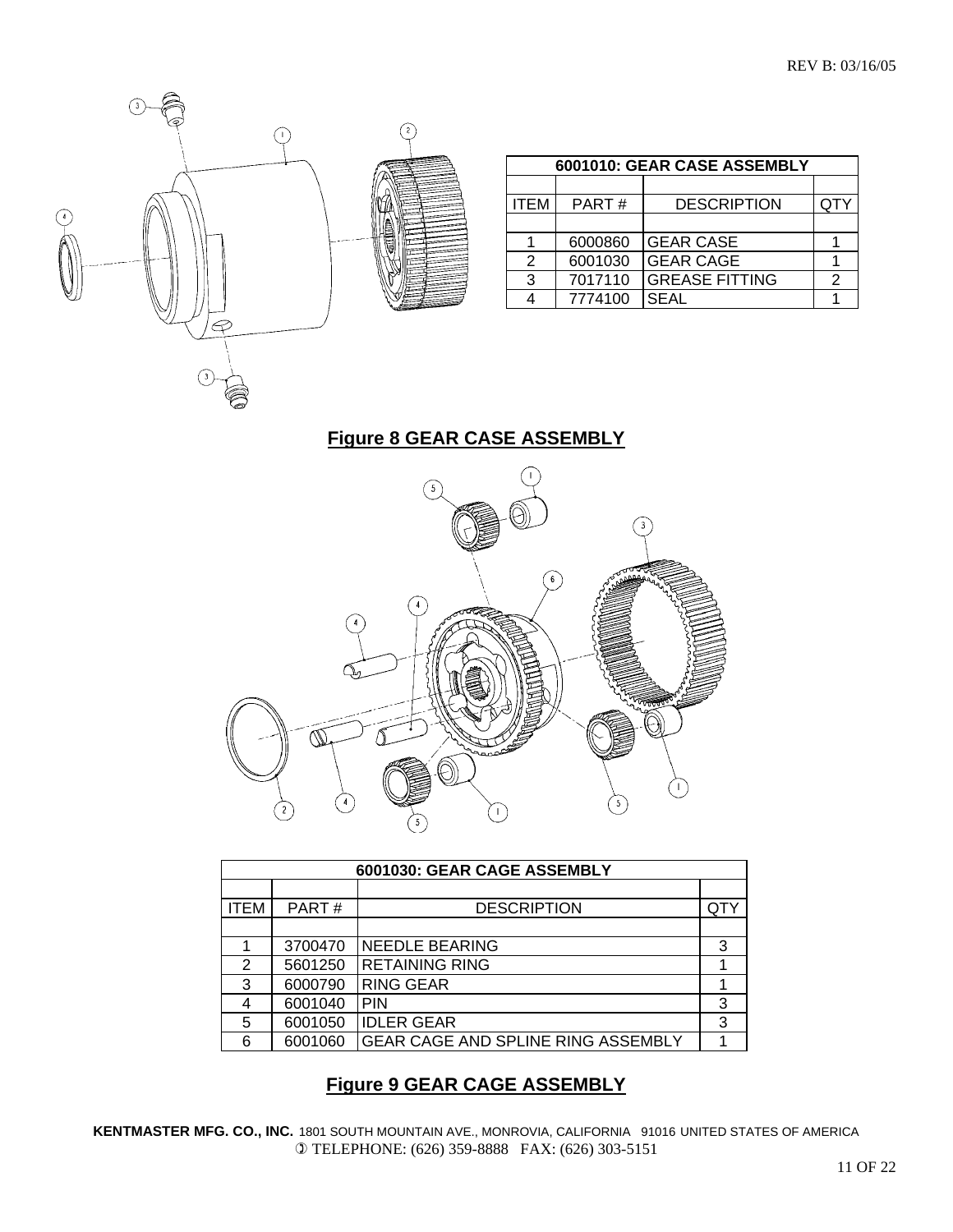## **GEAR CASE AND AIRMOTOR DISASSEMBLY**

- 1. LOOSEN SET SCREW, ITEM 19 (FIGURE 7).
- 2. USING WRENCH (OPTIONAL), ITEM KM# 4501300, REMOVE CASE, ITEM 13 (FIGURE 7).
- 3. TO DISASSEMBLE GEAR CAGE ASSEMBLY:
	- REMOVE RETAINING RING, ITEM 2 (FIGURE 9).
	- PRESS OUT PINS (3) AND BEARINGS (3), ITEMS 4 AND 1 (FIGURE 9).
- 4. SLIDE DEFLECTOR, ITEM 12 (FIGURE 7), OFF HOUSING, ITEM 4 (FIGURE 7).
- 5. SLIDE AIR MOTOR OUT OF HOUSING, ITEM 4 (FIGURE 7).
- 6. PULL GEAR, ITEM 14 (FIGURE 7), OUT OF AIR MOTOR.
- 7. PULL PLATES, ITEMS 5 AND 11 (FIGURE 7), OFF CYLINDER, ITEM 7 (FIGURE 7).

#### **GEAR CASE AND AIRMOTOR REASSEMBLY**

- 1. CLEAN AND LUBRICATE ALL PARTS PRIOR TO REASSEMBLY.
- 2. REASSEMBLE ALL PARTS IN REVERSE ORDER.
- 3. HAND TIGHTEN CASE, ITEM 13 (FIGURE 7), ONTO HOUSING, ITEM 4 (FIGURE 7).
- 4. ATTACH AIR TO TOOL. WITH TOOL ACTIVATED, TIGHTEN WITH A WRENCH, CASE ONTO HOUSING. THIS HELPS MAINTAIN THE ALIGNMENT OF AIRMOTOR TO GEAR CASE ASSEMBLY. DISCONNECT AIR SUPPLY.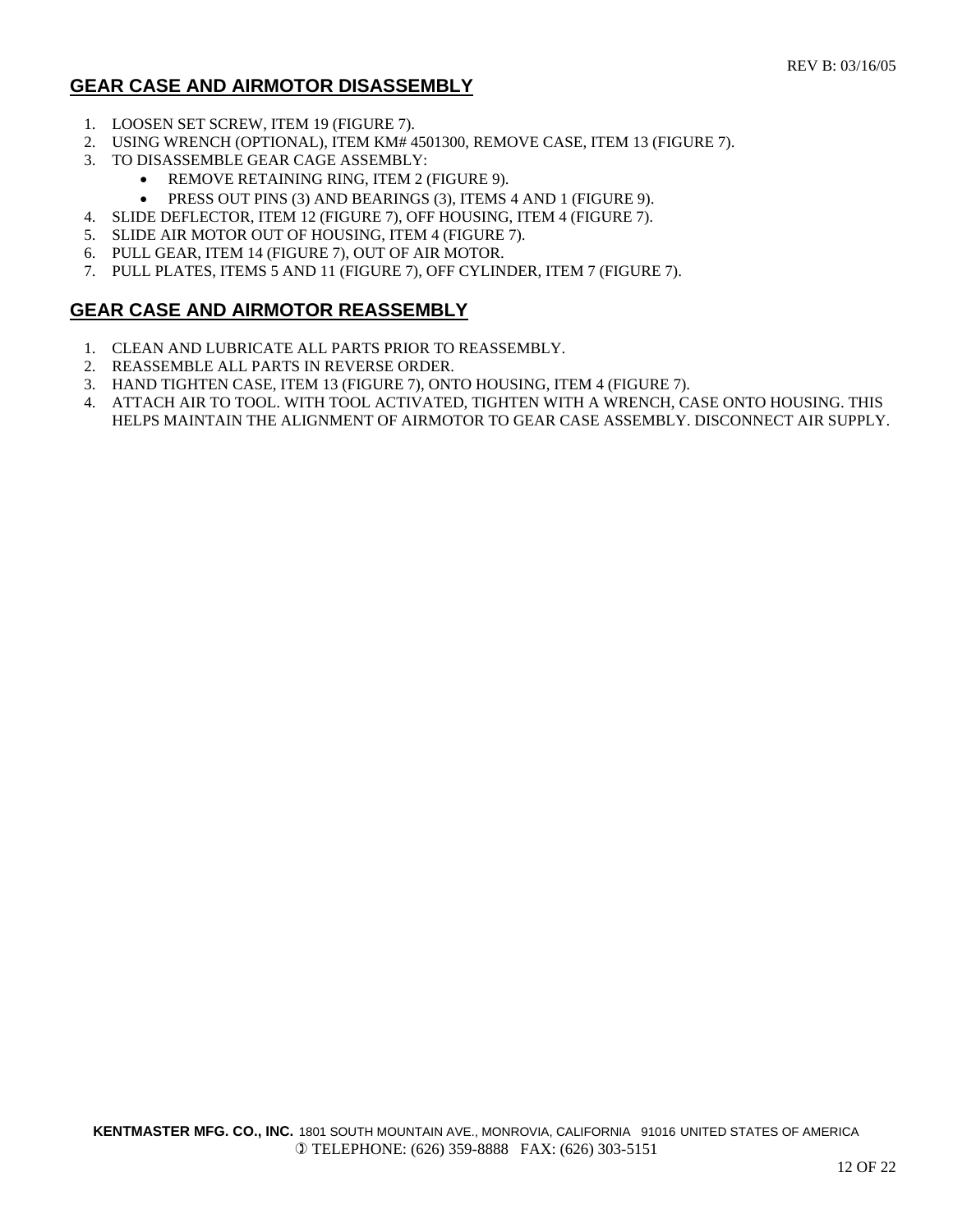#### **DEPTH GAUGE**



## **Figure 10 DEPTH GAUGE FOR 9" & 10" BLADE**



## **Figure 11 DEPTH GAUGE FOR 8" BLADE**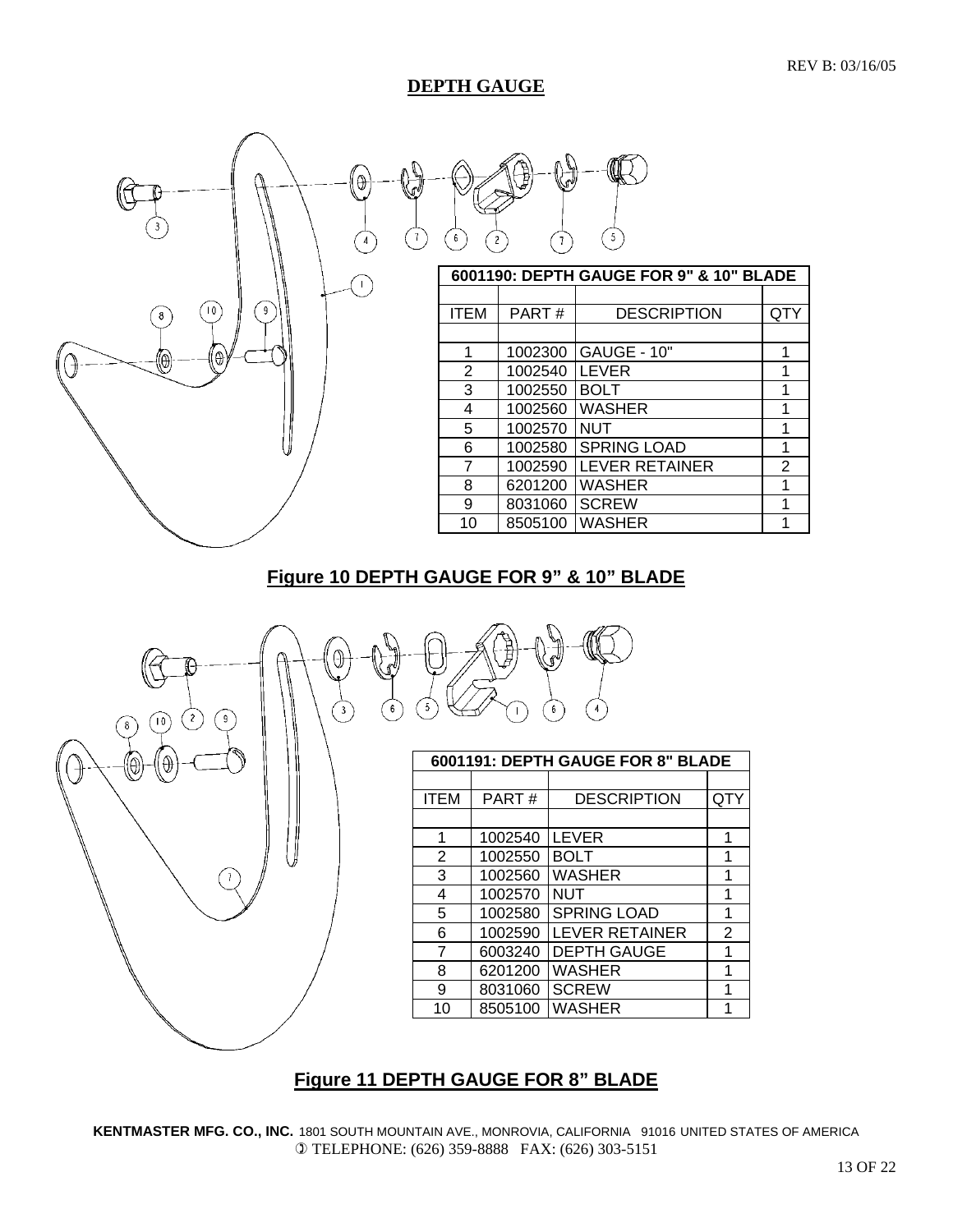#### **POPPET VALVE**





|                |         | 6001605: POPPET VALVE ASSEMBLY |     |
|----------------|---------|--------------------------------|-----|
|                |         |                                |     |
| <b>ITEM</b>    | PART#   | <b>DESCRIPTION</b>             | QTY |
|                |         |                                |     |
| 1              | 7003680 | <b>BUSHING</b>                 | 1   |
| 2              | 7004330 | TEE, STREET                    | 1   |
| 3              | 7036350 | <b>ELBOW</b>                   | 1   |
| 4              | 7036520 | <b>ELBOW</b>                   | 1   |
| 5              | 7037860 | <b>UNION</b>                   | 2   |
| 6              | 7300970 | <b>RED AIR TUBE</b>            | 1   |
| $\overline{7}$ | 7300980 | <b>GREEN AIR TUBE</b>          | 1   |
| 8              | 7802050 | <b>BREATHER VENT FILTER</b>    | 1   |
| 9              | 7802500 | POPPET VALVE                   | 1   |
| 10             | 8211240 | <b>SCREW</b>                   | 2   |

# **POPPET VALVE IS USED WITH MODEL "SL-1100" WITH TWO TRIGGERS.**

#### **Figure 12 POPPET VALVE ASSEMBLY**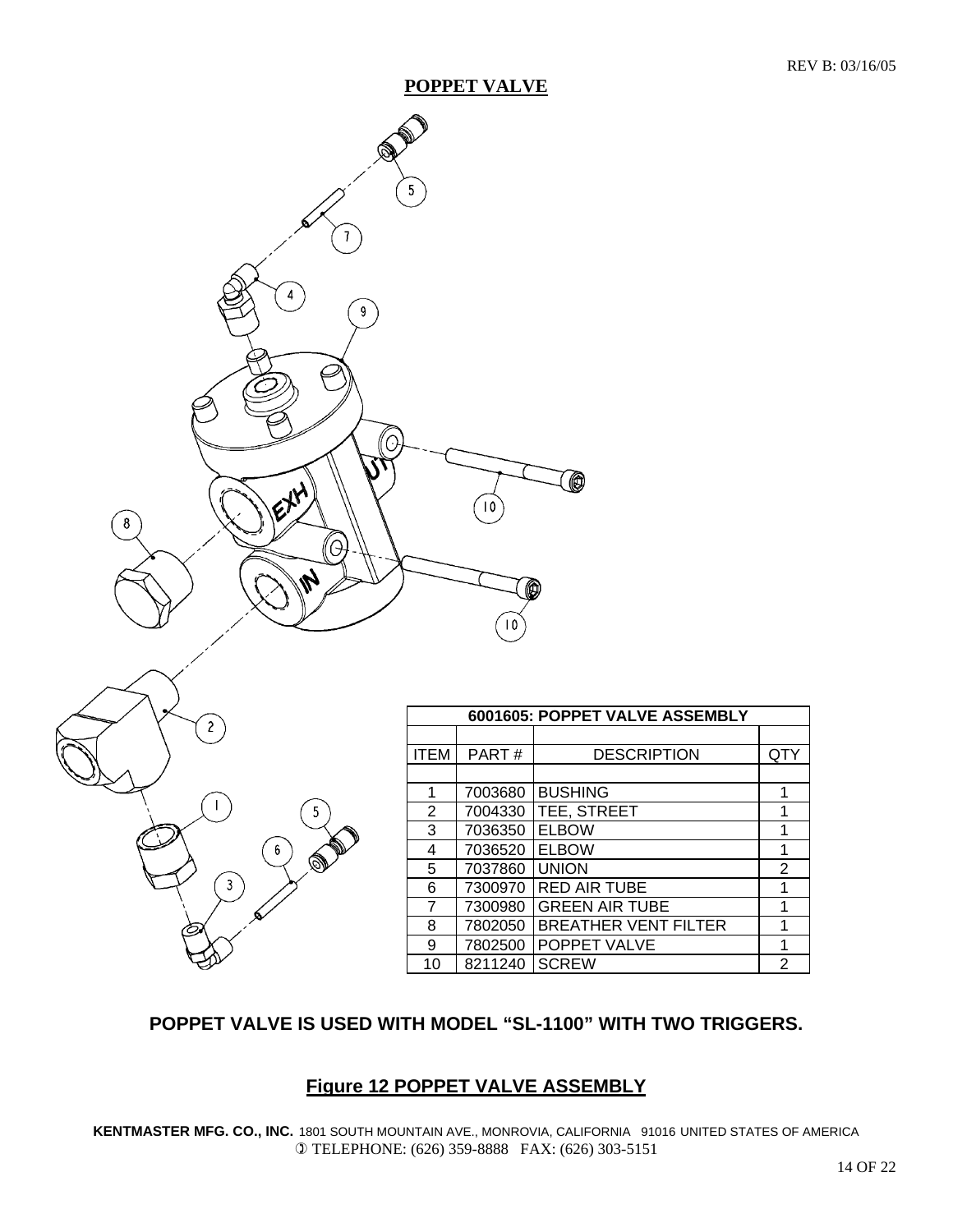# **WIRING DIAGRAM**



## **Figure 13 WIRING DIAGRAM**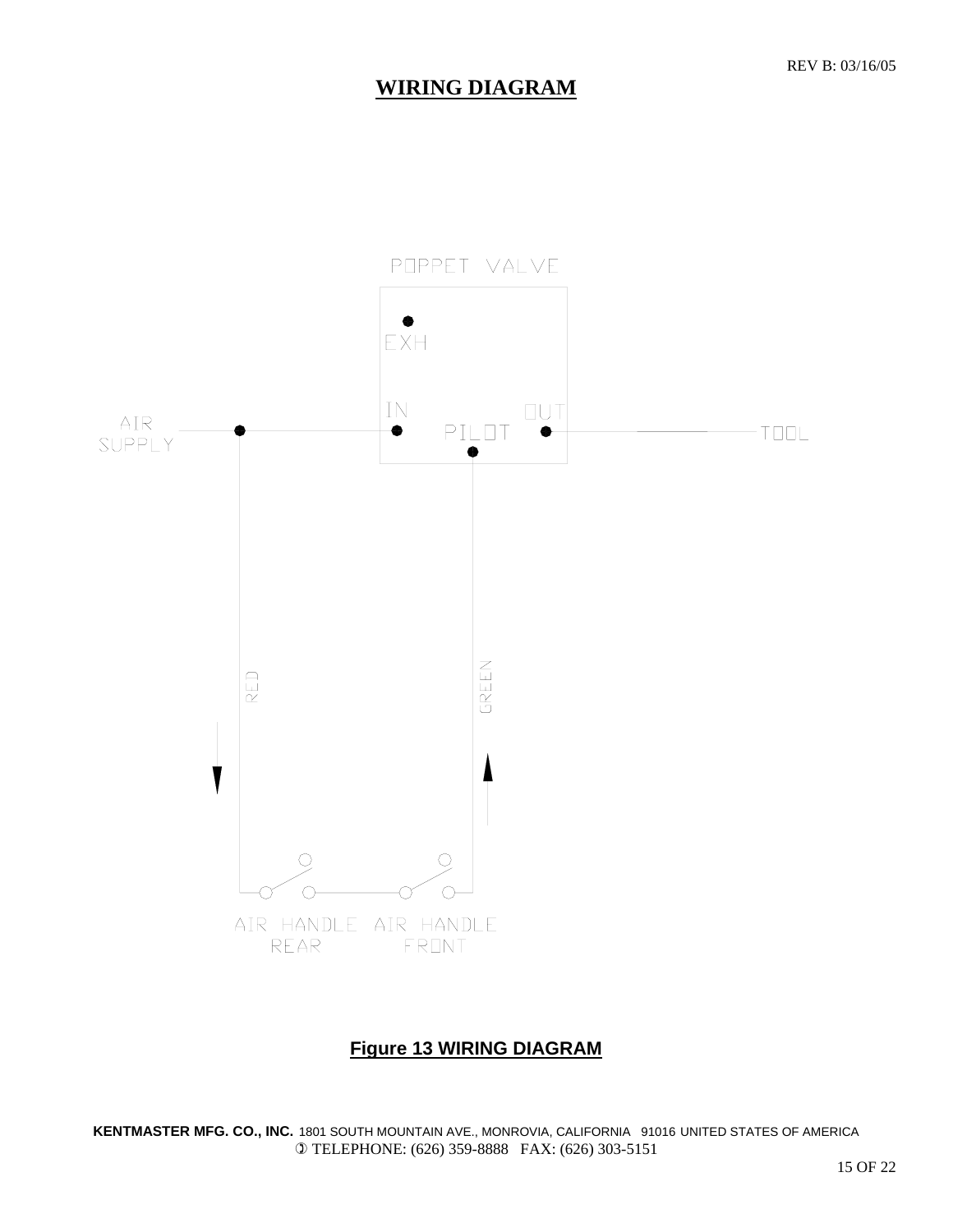# **[ENGLISH] GENERAL INFORMATION**



# **MODELS "SL-1100" BREAKING SAW**

#### **\_\_\_\_\_\_\_\_\_\_\_\_\_\_\_\_\_\_\_\_\_\_\_\_\_\_\_\_\_\_\_\_\_\_\_\_\_\_\_\_\_\_\_\_\_\_\_\_\_\_\_\_\_\_\_\_\_\_\_\_\_\_\_\_\_\_\_\_\_\_\_\_\_\_\_\_\_\_\_\_ SERVICE CENTERS**

 16 AVONBANK INDUSTRIAL CENTRE 1801 SOUTH MOUNTAIN AVE. WEST TOWN ROAD MONROVIA, CALIFORNIA 91016 AVONMOUTH - BRISTOL BS11 9DE UNITED STATES OF AMERICA UNITED KINGDOM

 **TELEPHONE: ++ 44- (0) 117- 9235035 TELEPHONE: (626) 359-8888 FAX: ++ 44- (0) 117- 9829010 FAX: (626) 303-5151** 

#### KENTMASTER LTD. (U.K) **KENTMASTER MFG. CO., INC.**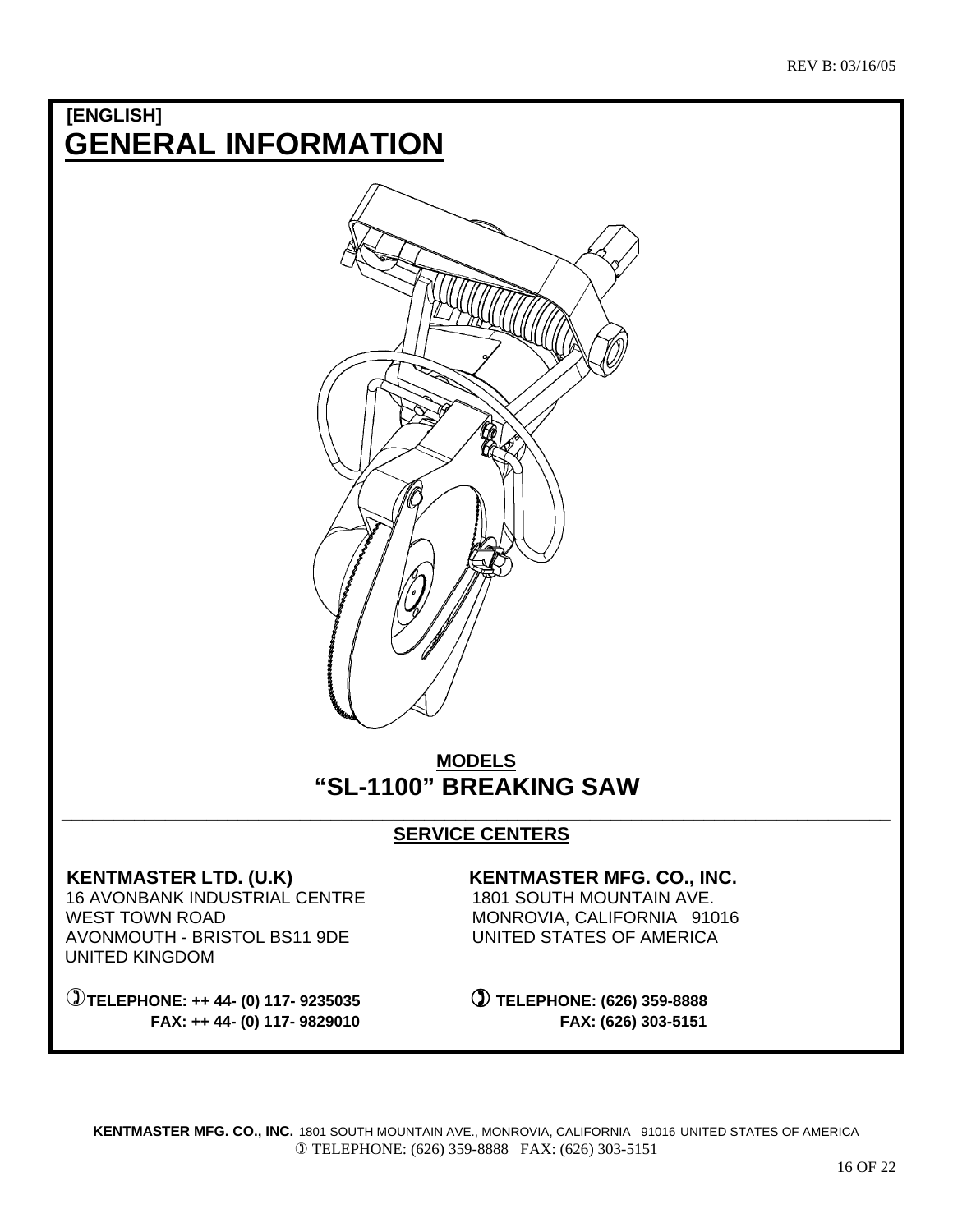## **NOTICE TO EMPLOYER AND PURCHASER OF TOOL NOTICE TO SAFETY DIRECTOR**

**You have purchased a powerful tool that, if misused, can cause severe injury and harm to your employees. You must instruct your employees in the safe and proper use of this tool and to follow the safety procedures and instructions that have been supplied by the manufacturer of this tool. Please follow the following instructions.** 



- **1.** Instruct tool operators to test the tool each day before using it to be sure it does not malfunction. Remove and repair any tool that malfunctions.
- **2.** Instruct tool operators to immediately stop using a tool that malfunctions or is defective.
- **3.** Instruct personnel to immediately remove all tools that malfunction. Be sure to disconnect tool from power supply.
- **4.** Instruct all personnel to stay clear of tool, and not to stand or walk in front of, or next to tool when in use.
- **5.** Point out to all personnel the dangers related to the misuse of tool and the importance of following safety procedures and instructions.
- **6.** Do not make, or allow others to make, alterations or modifications to this tool. Replace all lost or illegible labels.
- **7.** Follow all safety, installation and maintenance instructions provided with this tool. Establish proper safety procedures in accordance with local and national requirements to prevent accidental energizing of tool that can cause injuries.
- **8.** If this tool is sold or change in ownership takes place, you must provide the new owner all safety instructions, notices and maintenance instructions you were originally provided. You can obtain additional copies of the instructions from Kentmaster, free of charge upon request.
- **9.** Give copies of instructions to: **(A) Tool Operators (B) Maintenance Supervisor (C) Clean-up Supervisor**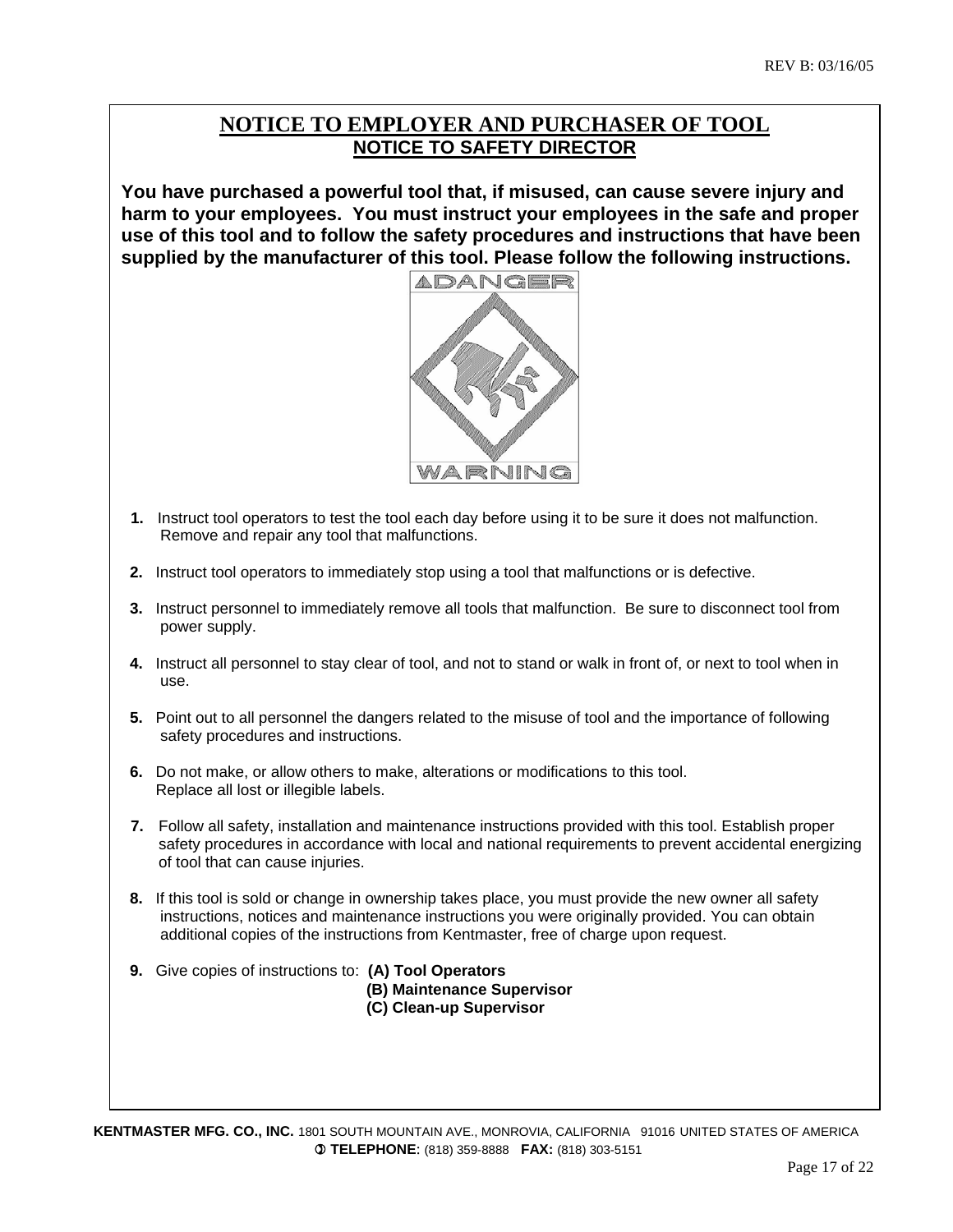#### **GENERAL INFORMATION**  $\_$  , and the set of the set of the set of the set of the set of the set of the set of the set of the set of the set of the set of the set of the set of the set of the set of the set of the set of the set of the set of th

#### COVERING: SAFETY PRECAUTIONS AND PLACING INTO SERVICE AIR POWERED BREAKING SAW

**\_\_\_\_\_\_\_\_\_\_\_\_\_\_\_\_\_\_\_\_\_\_\_\_\_\_\_\_\_\_\_\_\_\_\_\_\_\_\_\_\_\_\_\_\_\_\_\_\_\_\_\_\_\_\_\_\_\_\_\_\_\_\_\_\_\_\_\_\_\_\_\_\_\_\_\_\_\_\_\_\_\_\_\_\_\_\_\_\_\_\_** 

#### **READ THIS MANUAL CAREFULLY BEFORE INSTALLING, OPERATING OR SERVICING THIS TOOL**

**\_\_\_\_\_\_\_\_\_\_\_\_\_\_\_\_\_\_\_\_\_\_\_\_\_\_\_\_\_\_\_\_\_\_\_\_\_\_\_\_\_\_\_\_\_\_\_\_\_\_\_\_\_\_\_\_\_\_\_\_\_\_\_\_\_\_\_\_\_\_\_\_\_\_\_\_\_\_\_\_\_\_\_\_\_\_\_\_\_\_\_\_\_\_\_\_\_\_\_\_\_**  IT IS THE RESPONSIBILITY OF THE EMPLOYER TO PLACE THIS INFORMATION INTO THE HANDS OF THE OPERATOR.

#### **\_\_\_\_\_\_\_\_\_\_\_\_\_\_\_\_\_\_\_\_\_\_\_\_\_\_\_\_\_\_\_\_\_\_\_\_\_\_\_\_\_\_\_\_\_\_\_\_\_\_\_\_\_\_\_\_\_\_\_\_\_\_\_\_\_\_\_\_\_\_\_\_\_\_\_\_\_\_\_\_\_\_\_\_\_\_\_\_\_\_\_\_\_\_\_\_\_\_\_\_\_ PLACING INTO SERVICE \_\_\_\_\_\_\_\_\_\_\_\_\_\_\_\_\_\_\_\_\_\_\_\_\_\_\_\_\_\_\_\_\_\_\_\_\_\_\_\_\_\_\_\_\_\_\_\_\_\_\_\_\_\_\_\_\_\_\_\_\_\_\_\_\_\_\_\_\_\_\_\_\_\_\_\_\_\_\_\_\_\_\_\_\_\_\_\_\_\_\_\_\_\_\_\_\_\_\_\_\_**

| <b>WARNING</b> | Hazards or unsafe practices which could result in severe personal injury, death or<br>$=$<br>substantial property damage.                         |
|----------------|---------------------------------------------------------------------------------------------------------------------------------------------------|
| <b>CAUTION</b> | Hazards or unsafe practices which could result in minor personal injury, product or<br>$=$<br>property damage.                                    |
| <b>NOTICE</b>  | Important installation, operation or maintenance information.<br>$=$                                                                              |
|                |                                                                                                                                                   |
| <b>WARNING</b> | Installation, adjustment repair and maintenance of this tool must be made by trained<br>and qualified personnel.                                  |
| <b>WARNING</b> | Always disconnect power supply from tool before:<br>(A) Installing or removing blade from tool.<br>(B) Making repairs or adjustments to the tool. |

#### (C) performing maintenance or cleanup work.

#### **INSTALLATION INSTRUCTIONS**

#### **MAINTENANCE**

#### **ONLY TRAINED AND QUALIFIED PERSONNEL ARE TO PERFORM MAINTENANCE AND SERVICE TO THIS TOOL. ! WARNING**

#### **THE COMPRESSED AIR DISTRIBUTION SYSTEM MUST BE LARGE ENOUGH TO SUPPLY AN ADEQUATE VOLUME OF CLEAN AND DRY COMPRESSED AIR TO THE TOOL.**

- **1.** MAKE ALL NECESSARY LINE CONNECTIONS TO THE TOOL.
- **2.** AN AIR FILTER-REGULATOR-LUBRICATOR (PART NO. 7200030) MUST BE INSTALLED IN AIR SUPPLY FOR EACH TOOL.
- **3.** FILL LUBRICATOR WITH KENTMASTER AIR MIST OIL (PART NO. 7903050). SET DRIP RATE ACCORDING TO INSTRUCTIONS SUPPLIED. TURN ADJUSTMENT ON SIGHT FEED DOME TO INCREASE/DECREASE OIL DELIVERY. MONITOR THE DEVICE BEING LUBRICATED AND READJUST IF NEEDED.
- **4.** TOOL REQUIRES GREASING AT START OF EACH SHIFT. GREASE FOUR (4) LOCATIONS USING KENTMASTER GREASE GUN (PART NO. 4501470) AND GREASE (PART NO. 7903070).
- **5.** TOOL REQUIRES 40 S.C.F.M. OF AIR @ 90 P.S.I. AIR PRESSURE.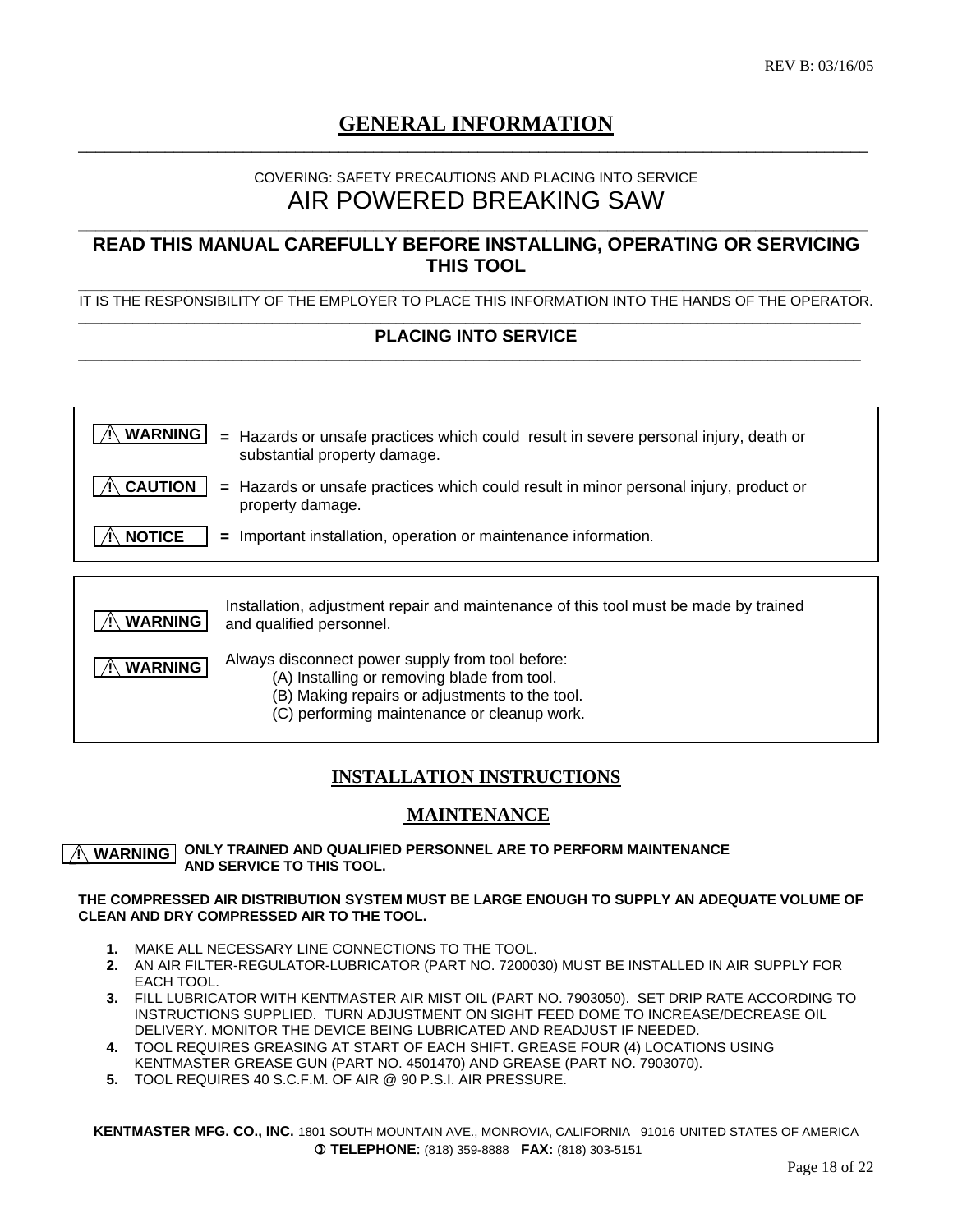- **6.** FLUSH AIR MOTOR AT END OF EACH DAY'S USE BY SQUIRTING A FEW SQUIRTS OF KENTMASTER AIR OIL MIST (PART 7903050) DIRECTLY INTO THE AIR INLET PORT. RUN TOOL A FEW SECONDS TO COAT AND PROTECT THE AIR MOTOR AND INTERNAL PARTS OF TOOL
- **7.** A BALANCER IS REQUIRED FOR OPERATION AND USE OF THIS TOOL. WEIGHT OF TOOL MUST FALL WITHIN WEIGHT RANGE OF BALANCER.
- **8.** INSTALL BALANCER ABOVE WORK AREA. BALANCER MUST HAVE SUFFICIENT VERTICAL TRAVEL SO OPERATOR CAN REACH ENTIRE WORK AREA WITH TOOL WITHOUT STRAIN.
- **9.** ADJUST BALANCER ACCORDING TO THE OPERATOR'S PREFERENCE AND COMFORT.

#### **WE STRONGLY SUGGEST THAT AN ADDITIONAL SAFETY CHAIN BE USED TO CHAIN BALANCER TO OVERHEAD TROLLEY. THIS ADDITIONAL MEASURE OF SAFETY WILL HELP REDUCE INJURIES. ! WARNING**

#### **OPERATING INSTRUCTIONS**

# **WARNING** ONLY TRAINED PERSONNEL ARE TO OPERATE THIS TOOL.

- **1.** HOLD TOOL FIRMLY AT BOTH TRIGGER HANDLES. SQUEEZE TRIGGERS SIMULTANEOUSLY TO ACTIVATE TOOL.
- **2.** DO NOT EXERT EXCESSIVE PRESSURE. ALLOW TIME FOR THE TOOL TO CUT.

#### **BLADE REMOVAL AND CLEANING**.

 **ALWAYS DISCONNECT POWER SUPPLY FROM TOOL BEFORE INSTALLING OR REMOVING BLADE FROM TOOL. ! WARNING**

## $\boxed{{\wedge}$  WARNING  $\boxed{{\sf ALWAYS}}$  WEAR WIRE MESH GLOVES WHEN INSTALLING OR REMOVING BLADES FROM TOOL.

- **1.** REMOVE COLLAR (ITEM NO. 1, FIG. NO. 1).
- **2.** REMOVE BLADE (ITEM NO. 2, FIG. NO. 1).
- **3.** CLEAN ALL PARTS REMOVED WITH SOAP AND WATER.
- **4.** SHARPEN OR REPLACE BLADES WHEN NECESSARY.
- **5.** REASSEMBLE IN REVERSE ORDER.

#### **SERVICE**

- **1.** KEEP GOOD RECORDS OF ALL SERVICE ACTIVITY AND INCLUDE TOOL IN YOUR PREVENTIVE MAINTENANCE PROGRAM.
- **2.** USE ONLY GENUINE KENTMASTER REPLACEMENT PARTS TO ASSURE PROPER PERFORMANCE OF TOOL.
- **3.** CONTACT THE KENTMASTER SUPPLIER NEAREST YOU FOR PARTS AND CUSTOMER SERVICE INFORMATION.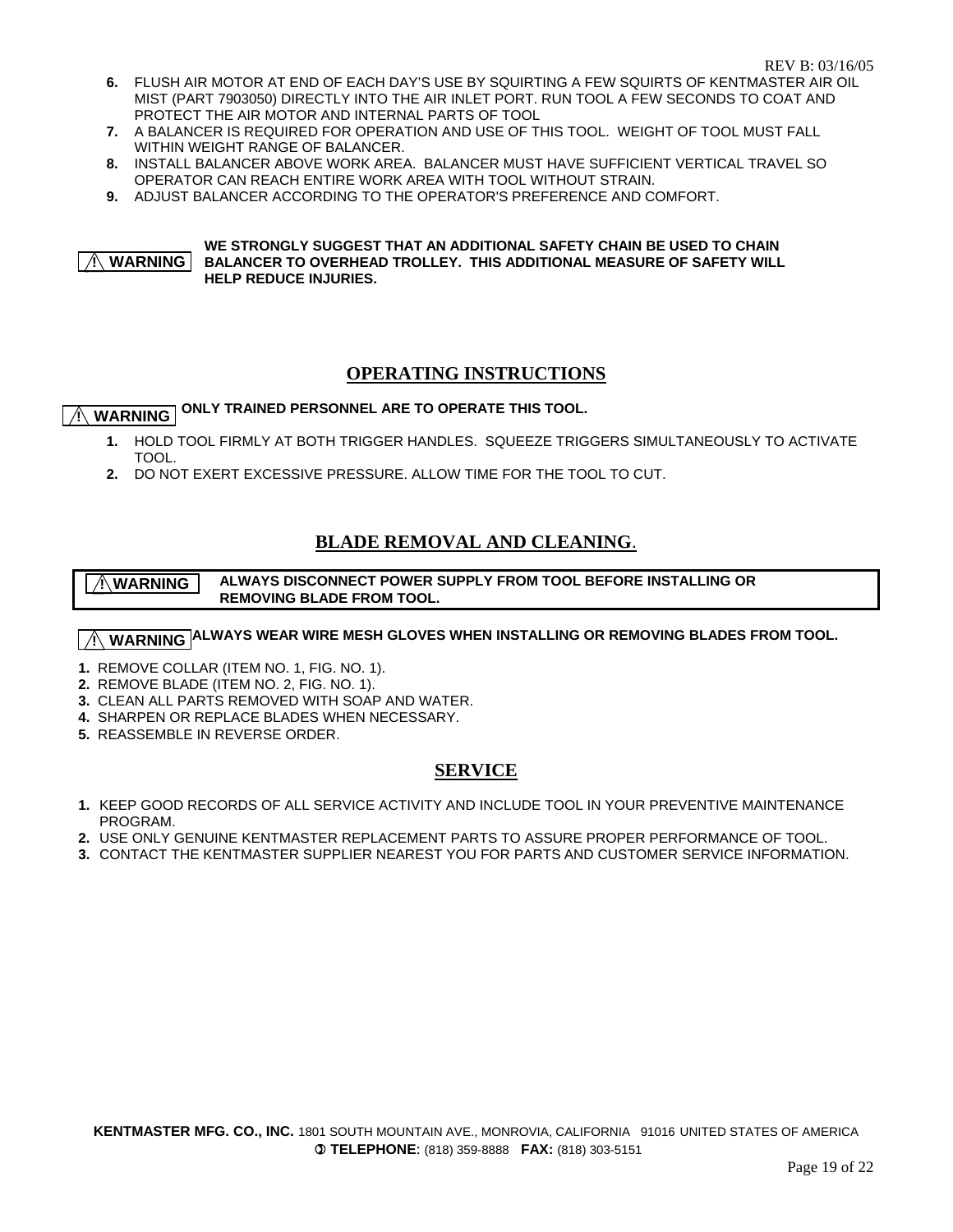# **DECLARATION OF CONFORMITY**

# **DECLARATION OF CONFORMITY**

DECLARATION DE CONFORMITE -DECLARACION DE CONFORMIDAD- ERKLARUNG BEZUGLICH EINHALTUNG DER VORSCHRIFTEN DICHIARAZIONE DI CONFORMITA . CONFORMITEITSVERKLARING

FABRIQUE PAR: FABRICADA POR: HERGESTELLTVON: FABBRICATO DA: VERVAARDIGD DOOR:

#### **MANUFACTURED BY: KENTMASTER MFG CO., INC. 1801 SOUTH MOUNTAIN AVE. MONROVIA, CALIFORNIA 91016 UNITED STATES OF AMERICA TELEPHONE (626) 359-8888 FAX (626) 303-5151**

## **TYPE / SERIES: BREAKING SAW**

TYPE / SERIE: TIPO / SERIE: TYP / SERIE: TIPO / SERIE: TYPE / SERIE:

#### **MODEL: SL-1100**

MODELE: MODELO: MODELL: MODELLO: MODEL:

**SERIAL NO. RANGE**: **XXXXX** N SERIE: • GAMA DE No. DE SERIE: • SERIEN-NR.-BEREICH: • NUMERI DI SERIE: • SERIENUMMERS:

**This product complies with the following European Community Directives:** 

\_\_\_\_\_\_\_\_\_\_\_\_\_\_\_\_\_\_\_\_\_\_\_\_\_\_\_\_\_\_\_\_\_\_\_\_\_\_\_\_\_\_\_\_\_\_\_\_\_\_\_\_\_\_\_\_\_\_\_\_\_\_\_\_\_\_\_\_\_\_\_

**\_\_\_\_\_\_\_\_\_\_\_\_\_\_\_\_\_\_\_\_\_\_\_\_\_\_\_\_\_\_\_\_\_\_\_\_\_\_\_\_\_\_\_\_\_\_\_\_\_\_\_\_\_\_\_\_\_\_\_\_\_\_\_\_\_\_\_\_\_\_\_\_\_\_\_\_\_\_\_\_\_\_\_\_\_\_\_\_\_\_\_\_\_\_\_\_\_\_\_\_\_\_\_** 

Ce produit est conforme aux directives de la Communaute europeenne suivantes: Este producto cumple con las siguientes Directrices de la Comunidad Europea: Dieses Produkt erfullt die folgenden Vorschriften der Europaischen Gemeinschaft: Questo prodotto e conforme alle seguenti direttive CEE: Dit produkt voldoet aan de volgende EG-richtlijnen:

#### **89/392/EEC, 91/368/EEC, 93/44/EEC, 93/68/EEC**

 **The following Standards were used to verify compliance with the Directives:**  Les normes suivantes ont ete utilisees pour verifier la conformite avec les Directives: Las siguientes Normas se usaron para verificar el cumplimiento de las Directrices: Folgende Normen wurden angewandt, um erfullung der vorschriften zu bestatigen: Per verificare la conformita del prodotto alle direttive sono stati usati i seguenti standard: De volgende normen zijn gebruikt om naleving van de richtlijnen te bevestigen: **EN 292**

**Approved by:** <u>RALPH KARUBIAN MONROVIA, CA. U.S.A</u> **Date:** <u>AUG - 1 - 1995</u> **Date: AUG** - 1 - 1995 (Engineering Manager) (Directeur technique) (gerente de ingenieria) (verantwortlicher Konstruktionsleiter) (Responsabile tecnico) (ondersteunend technisch mangar)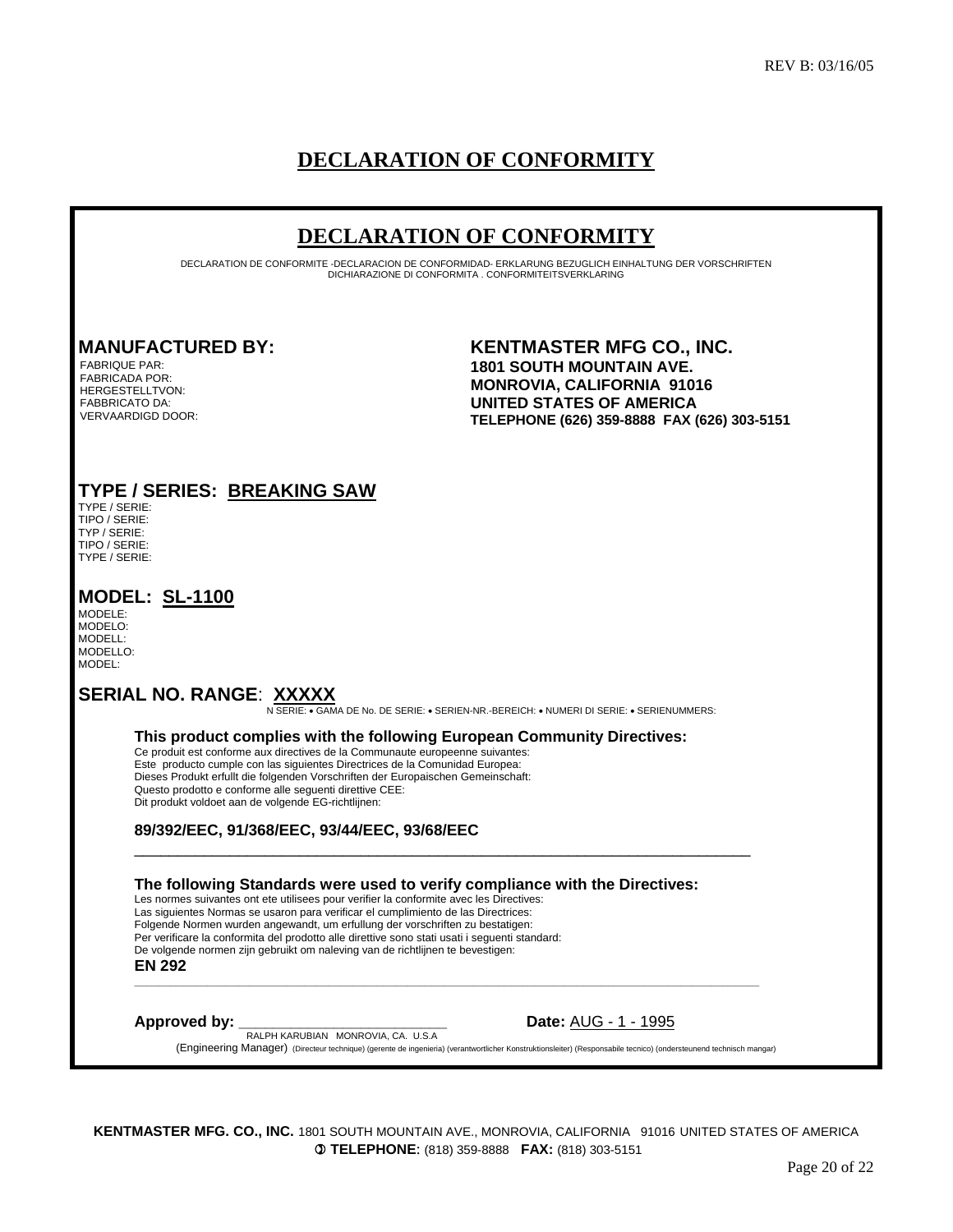## **Kentmaster Worldwide Location**

Kentmaster Equipment (Aust) PTY.LTD. Unit 2,24 Central Court Browns Plains Qld. 4118 Australia

Telephone: (07) 3806-8400 Fax: (07) 3806-7933 Australia@Kentmaster.com Kentmaster do Brasil, Ltda. Av. Dr. Joao Teodoro No. 805 Bairro De Vila Rezende 13405-240 Piracicaba, SP, Brazil

Telephone #1: (019) 3 413 3113 Telephone #2: (019)983-4973 Fax: (019) 3 413 3113 Brazil@Kentmaster.com Kentmaster (IRL) LTD. Benamore, Dublin Road. Roscrea, CO, Tipperary, Ireland

Telephone: (353) 0505-23292 Fax: (353) 0505-23299 Ireland@Kentmaster.com

Kentmaster Equipment (NZ) LTD. 5 Cooper Street Havelock North New Zealand

Telephone #1: (64) 6 8777 857 Telephone #2: 0800 KENTMASTER Fax: (64) 6 8777 858 NewZealand@Kentmaster.com

Kentmaster South Africa (PTY) LTD. Johannesburg - S. Africa Unit 54 Sunnyrock Park Sunrock Close, Germiston South Africa

Telephone: (27) 11-455-3748 Fax: (27) 11-455-3749 SouthAfrica@Kentmaster.com Kentmaster (UK ) LTD. Unit 16 Avonbank Ind. Centre West Town Rd, Avonmouth-Bristol, BS11 9DE

Telephone: (44) 117-923-5035 Fax: (44)-117-932-9010 UK@Kentmaster.com

Kentmaster Mfg. Co., Inc. 1801 South Mountain Ave. Monrovia, CA, 91016 USA

England

Telephone #1: (626) 359-8888 Telephone #2: (800) 421-1477 Fax: (626) 303-5151 info@Kentmaster.com

Kentmaster Omaha 4417 South 139th Street Omaha, NE, 68137 USA

Telephone #1: (402) 896-3355 Telephone #2: (800) 367-3181 Fax: (402) 896-3311 Omaha@Kentmaster.com